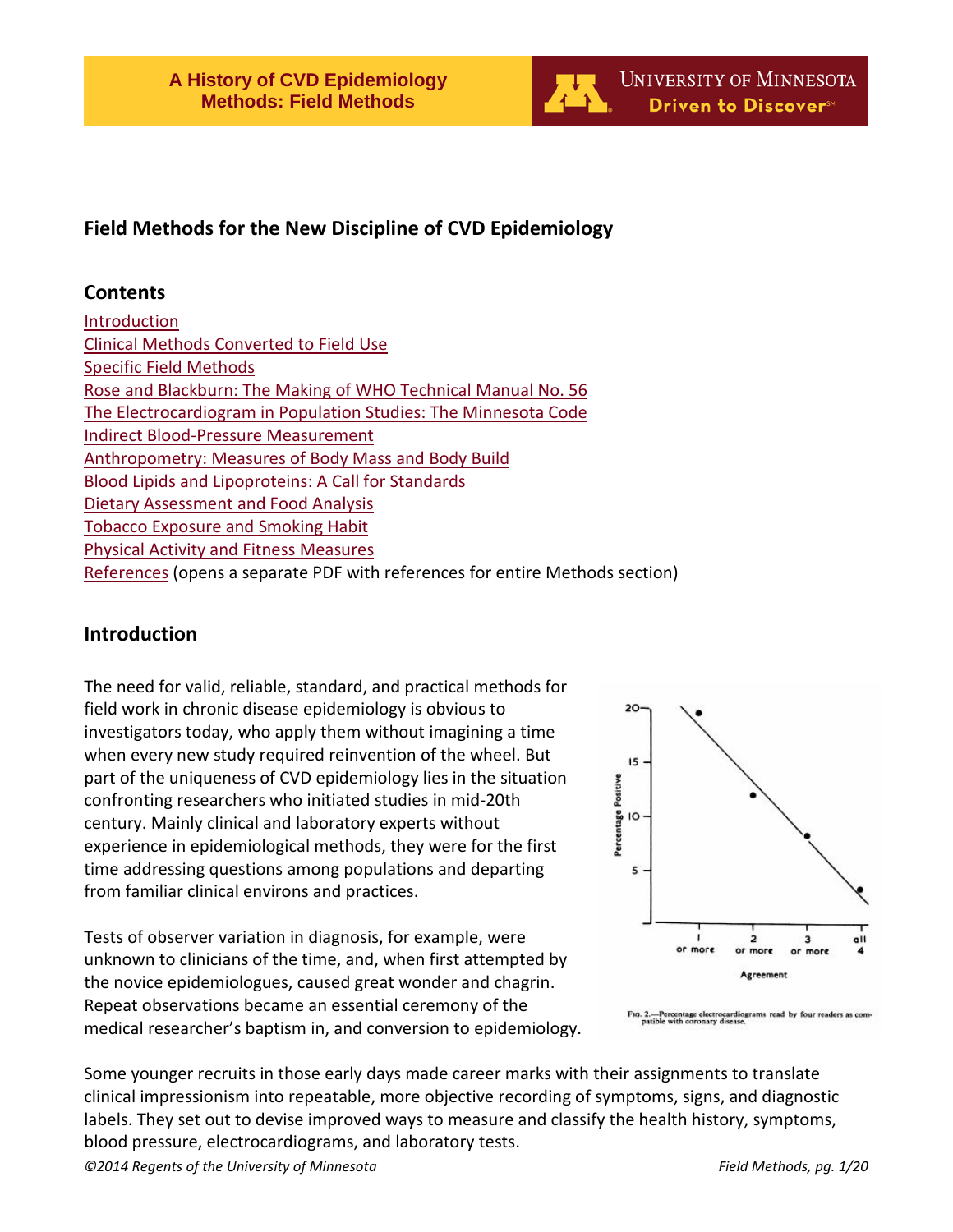

Here we offer summaries of some of the early developments converting clinical observations, measurements, and diagnoses to quantities applicable in field conditions, along with stories about those where we had direct experience. *(Henry Blackburn)*

## <span id="page-1-0"></span>**Clinical Methods Converted to Field Use**

Central agencies that developed and encouraged sound field methods for the population studies launched at the beginnings of formal CVD epidemiology included the U.S. National Heart Institute (NHI), the American Heart Association (AHA), the World Health Organization (WHO), the London School of Hygiene and Tropical Medicine (LSHTM), and the Laboratory of Physiological Hygiene (LPH) at Minnesota. The AHA and WHO were particularly active in setting up continuing institutional mechanisms to foster improved methods.

The AHA Subcommittee on Criteria and Methods of the Community Service Committee, formed in 1960 and led by its chairman, Fred Epstein, effectively addressed standards for recording indirect blood-pressure (Weinstein and Epstein 1964). WHO, in Geneva, called methods conferences in the 1950s and in 1964, under Zdenek Fejfar, commissioned the first edition of *Cardiovascular Survey Methods* (published in 1968), an internationally circulated technical manual. It included guides for design, measurement, classification, and analysis of CVD surveys, with detailed forms and criteria and even a bare-bones survey philosophy.

These innovations in survey methods came after several "enforced" confrontations among U.S. investigators in a series of methods conferences sponsored by NIH and AHA in the 1950s, where many issues were resolved while others were expressly avoided. Even then, not all investigators were "on board" about the need for validation and standardization of clinical methods in field studies. Some were resistant to the very idea of a systematic approach to replace their traditional masterly impressionism. These conferences helped fix the agenda, nevertheless, and stimulated groups to address their methodological issues, while providing rationale, guidelines, and motivation for improved methods and for on-going quality control systems for data collection. (A series of down-to-earth, sleeves-rolled-up, hardfought work sessions in the U.S. during the 1950s focused on population survey and laboratory methods and was held at the Arden House in upstate New York (Conference on the



Epidemiology of Atherosclerosis and Hypertension) 1956; at Brookline, Massachusetts (Conference on Longitudinal Cardiovascular Studies) 1957; and in Princeton, New Jersey (Conference on Methodology in Epidemiological Studies of Cardiovascular Diseases 1959.)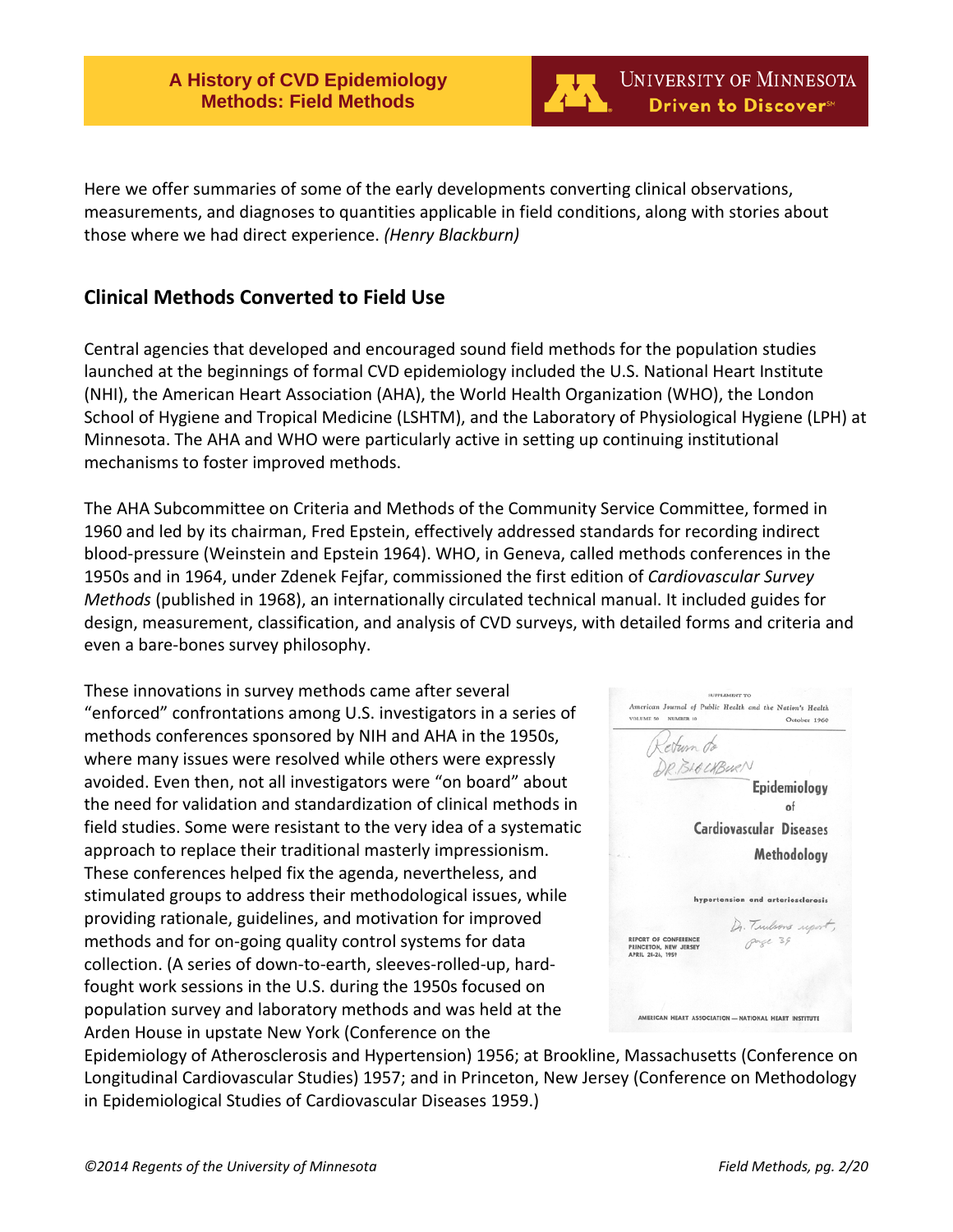

In the long run, most of the new epidemiological research centers came around to testing and improving their methods, preparing standard operating manuals, and training staff to follow protocol. A few included blinded duplicate evaluations, while all participated eagerly in a national, then an international program for standardization and quality control of blood lipid determinations carried out by CDC.

## <span id="page-2-0"></span>**Specific Field Methods**

When commonly-used clinical methods, such as history-taking and blood pressure and electrocardiographic recording, were first taken into the field for CVD studies in populations, they were soon found wanting. All required redefinition, reassembly, and codification, followed by focus on the apparatuses, techniques, and procedures themselves, along with the field conditions under which they were applied.

The early challenge was to render the clinical measurements more valid and reliable (repeatable), more objective and quantitative, with mutually exclusive classifications. But major new systems also were created for automated laboratory techniques and data management and analysis. Of the active early foci of methods development and testing, WHO and AHA became the continuing agencies to insist on and disseminate guidelines and to foster training.

#### **Questionnaires were among the first needs**

An early challenge was the "simple" issue of recording medical history and examination data in efficient standard formularies for later conversion to numeric files. British pulmonologist Charles Fletcher's "cough and spit" questionnaire used in the immediate post-war period was among the first "standard" survey instruments of chronic disease epidemiology (Fletcher et al. 1959).

(Charles Fletcher tagged on to the national program of chest X-ray screening for tuberculosis in postwar UK and pioneered field surveys of chronic bronchitis, the so-called "British disease." His timetested cough questionnaire began: "Do you cough at all when you get up or first thing in the morning?" (Fletcher et al. 1959).

In Norway, similar tuberculosis screening programs during the same period provided investigators with the cohorts eventually employed for prospective studies and clinical trials in cardiovascular diseases (Westlund and Nicolaysen 1972).

Fletcher's questionnaire became a template for the chest pain-claudication questionnaire, called the London School of Hygiene Cardiovascular Questionnaire, a standard survey instrument expanded and tested thoroughly by Geoffrey Rose and colleagues (Rose 1962).

(Geoffrey Rose and colleagues at the LSHTM took the lead of Fletcher's respiratory disease questionnaire to find questions that effectively identified angina pectoris on effort, myocardial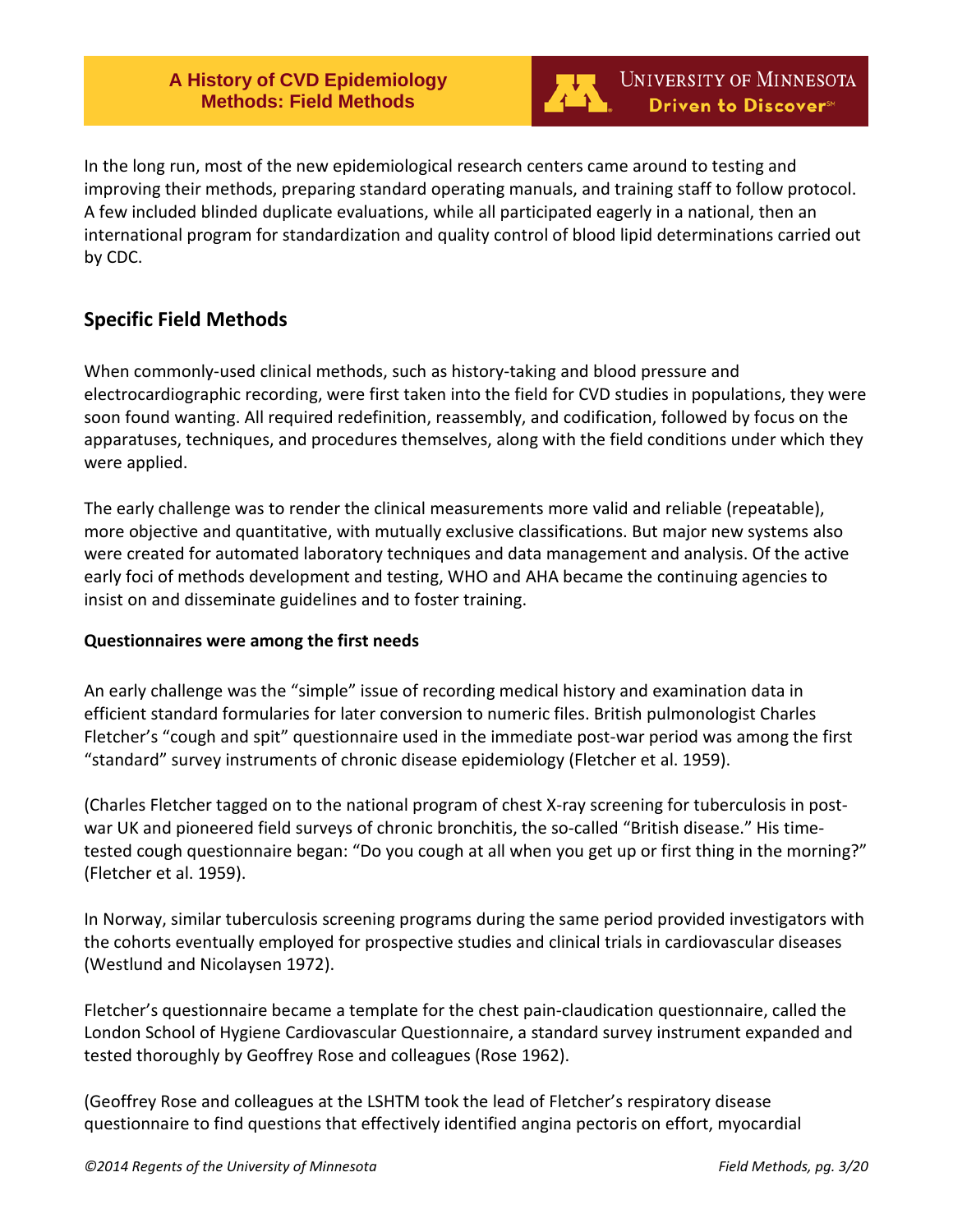

infarction, and intermittent claudication, utilizing the characteristics of ischemic pain. These were tested against clinical diagnosis, the electrocardiogram, and follow-up events. The lead-off question, followed by dissection into its detailed components, is: "Have you ever had any pain or discomfort in your chest?" (Rose, 1962).)

Fletcher was among the first to address the problems of standardizing diagnoses using clinical methods that included administered questionnaires. With both physician diagnoses and standard questionnaires, random and systematic errors were large, depending on the skill and form and order with which the questions were pursued, matters intensely considered from earliest times in chronic disease epidemiology (Payne 1951; Fletcher 1963; Rose and Blackburn 1968).

Meanwhile, parallel to the early evolution of survey methods and of guidelines for the conduct of epidemiological research, ethical issues were also being addressed; that is, issues of privacy, informed consent, and human rights, which soon began to affect all medical research, especially epidemiological.

## <span id="page-3-0"></span>**Rose and Blackburn: The Making of WHO Technical Manual No. 56**

In late fall of 1964, during the period when WHO Cardiovascular Unit Director Zdenek Fejfar was recruiting "young chaps" to build a strong bank of standard field methods, he asked Geoffrey Rose and me (Henry Blackburn) to write a primer of CVD epidemiological methods. The resulting technical monograph, *Cardiovascular Survey Methods*, was intended to provide survey approaches, common forms, and diagnostic criteria for the flourishing new field. The manual came to be known as *Rose and Blackburn*.

During this season, when Lake Geneva was covered by unrelenting fog, Geoffrey and I worked together in an old League of Nations building, confined to a cell with bare walls and furnished only with two desks and two chairs, and assisted by a staff of one pallid English secretary. The following monastic protocol remains even today the favored WHO method for producing expert reports: first, prepare well the groundwork, with exchange of manuscripts and correspondence over many months, then incarcerate the experts in Geneva until they come up with a draft.



We worked well as a team. Geoffrey handled the "big picture," the didactics, principles, and computations, while I concentrated on details of field methods, definitions, and criteria. In some areas where our expertise overlapped, we comfortably traded tasks. For example, Geoffrey took over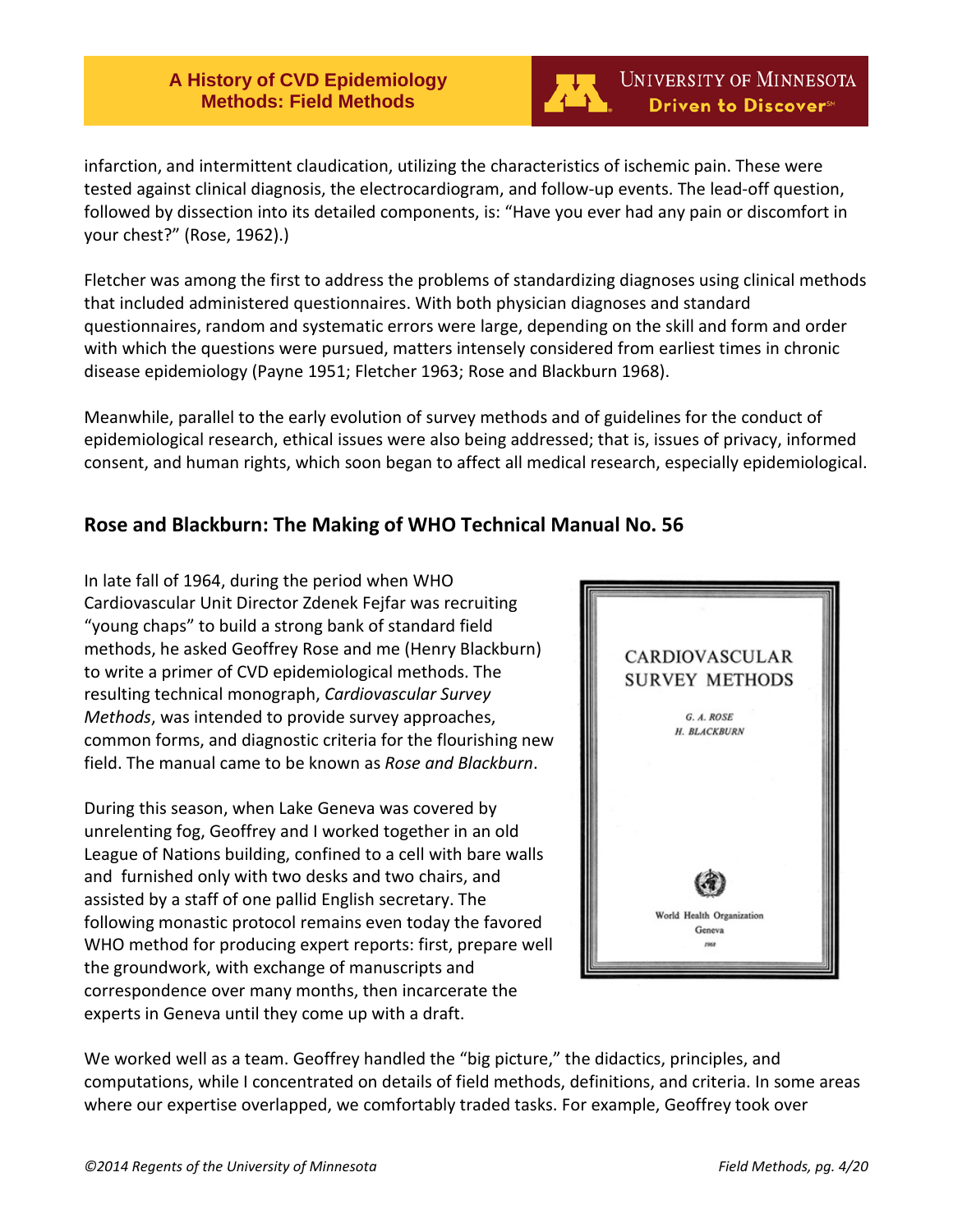

methods in the sections on chest pain, smoking habit, and respiratory symptom questionnaires and I wrote about principles of survey organization, operations, and recruitment.

We soon were able to decipher each other's handwriting, illegible in different ways, and then edited each other's drafts. I rarely marked up his crystalline copy. Geoffrey whittled away mightily and tactfully on mine until eventually I came to acquire some of his parsimony of language. Alex Burgess, a senior WHO reviewer of the monograph, remarked, for what it's worth, that he had never found, "save in classic sonnets, so much information concentrated in such limited space" (personal comm.)

Following our initial Geneva "retreat" of ten days to produce the first draft, and further labors by correspondence, the manual was subjected to several years of arcane, oppressive, maddening WHO bureaucratic procedure but was finally published in 1968, after which it was widely disseminated by WHO. The manual had a rebirth of application in the 1980s in preparations for the massive WHO MONICA surveillance program (Tunstall-Pedoe 2003). Subsequently it was revised in a second edition led by Ronald Prineas and Richard Gillum (Rose et al. 1982) and in a third edition by Russell Luepker and an international team (Luepker et al. 2004).

An anecdotal sequel to the writing of the draft of *Rose and Blackburn* in Geneva has to do with the order of authorship. In Geoffrey's mind, our effort for WHO was primarily to produce a manual of method and procedure. He had no doubt, therefore, that the order should be Blackburn and Rose, since my prior contributions to the field had been largely methodological and I had taken early initiative on the manual. Similarly, there was never any doubt in my mind--because of his major contributions to survey methods and outlining of epidemiological principles, plus the stamp of his crisp style and language on the whole monograph--that Rose *must* be the first-listed author.

We left Geneva still at an impasse on the matter. By correspondence thereafter we quietly lobbied Zdenek Fejfar, each insisting on the priority of the other for senior authorship. In this unique case of "Alphonse and Gaston," the overwhelming superiority of my argument won out. Typically, Geoffrey was dignified in defeat. He reluctantly but graciously accepted to be first author of *Rose and Blackburn*. *(Henry Blackburn)*

# <span id="page-4-0"></span>**The Electrocardiogram in Population Studies: The Minnesota Code**

The electrocardiogram (ECG) records variations in electrical current over the body produced by the beating heart that provide information on cardiac anatomy and function essential to the diagnosis of cardiovascular diseases in their many manifestations. (Modern electrocardiography dates from the Nobel Prize work of Willem Einthoven from a physiology laboratory in the Netherlands in the early twentieth century. He developed the critical instrument, a string galvanometer, to amplify the tiny potential differences between points on the skin produced with each heartbeat. Clinical applications were made rapidly after the visit to Einthoven by Britain's leading clinical investigator, Thomas Lewis, who then led in clinical recognition of the ECG manifestations of cardiac ischemia, hypertrophy, conduction defects, and arrhythmias. It was these that allowed the eventual synthesis, by James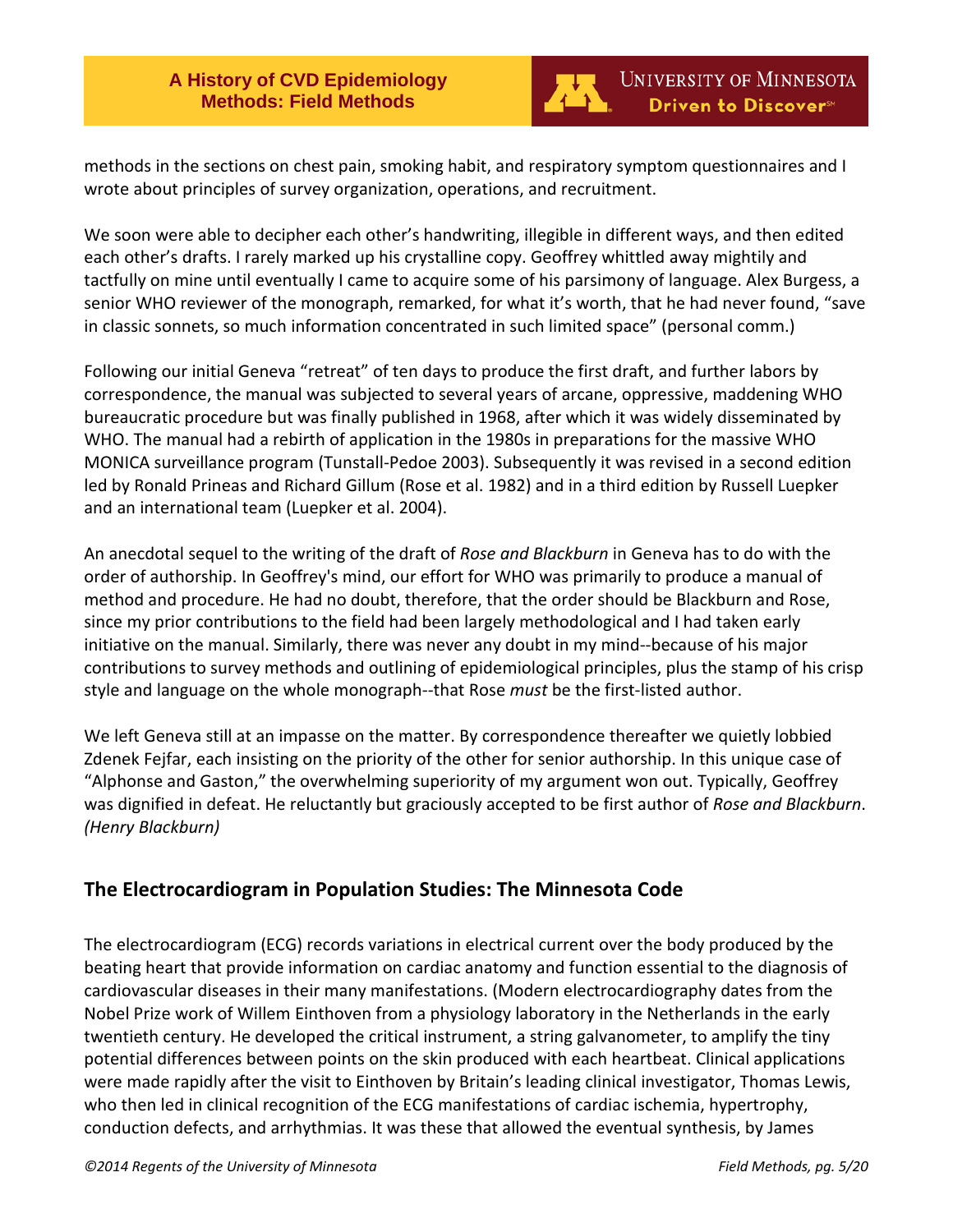Herrick of Chicago in 1912, of the clinical syndrome of cardiac infarction *with survival*, which, within a decade or so, dramatically and widely enhanced the capability to diagnose coronary heart disease and to perceive it as a mounting epidemic (Burch and DePasquale 1990; Fye 1994).

For modern-era epidemiological studies, completely automated measurement and classification are available with NOVACODE, a system for processing analog and digital records developed by Rautaharju and colleagues in the EPICARE laboratory. (Rautaharju et al. 1990). The history of forty years of technical developments in applications of computerized ECG measurement and analysis is presented in a monograph by Pentti and Farida Rautaharju (Rautaharju and Rautaharju 2007).

#### But transfer of modern

electrocardiography from the clinic to the field, and central analysis of the data, were not simple matters. Some of the early drama of these encounters is found in the following story of the Minnesota Code for electrocardiograms in population studies:

During the late 1940s and the 1950s, when most systematic population studies of heart disease began, it became obvious that diagnoses recorded on death certificates, or made by physicians in the



**UNIVERSITY OF MINNESOTA** Driven to Discover<sup>54</sup>

*The four "Minnesota Coders" "(Rautaharju, Crow, Blackburn, & Prineas)*

field having different backgrounds of training, custom, and language, might easily result in spurious findings of population differences. Even independent diagnoses within studies, by specially trained physicians, were found to be highly variable. It was important to find standard, objective, and quantitative means to compare CVD rates.

At Minnesota's Laboratory of Physiological Hygiene (LPH), Ancel Keys and Company were preparing to launch two major studies--the U.S. Railroad Employees Study and the Seven Countries Study--both of which would begin in 1957 and would involve large-scale measurement in populations for comparison of heart disease rates and risk. The need for comparability in clinical assessments led the group to consider use of the electrocardiogram as an objective measure. Keys assigned me (Henry Blackburn)- then a young colleague of Ernst Simonson in electrocardiology, and newly on Keys's staff as a research associate--the task of developing a classification system for the ECG, along with preparing and testing survey questionnaires, forms, and diagnostic criteria to translate clinical observations into quantities.

The electrocardiogram (ECG) indicates cardiac manifestations of greatest interest in epidemiology, that is, evidence of a heart attack, as scars of infarcted heart muscle (large Q waves), signs of ischemia or inadequate blood supply to the heart (displaced S-T segments and negative T-waves), increased muscle mass or hypertrophy (high amplitude R-waves and S-T segment depression), and disturbances of cardiac rhythm or conduction. The ECG seemed particularly promising for surveys as an objective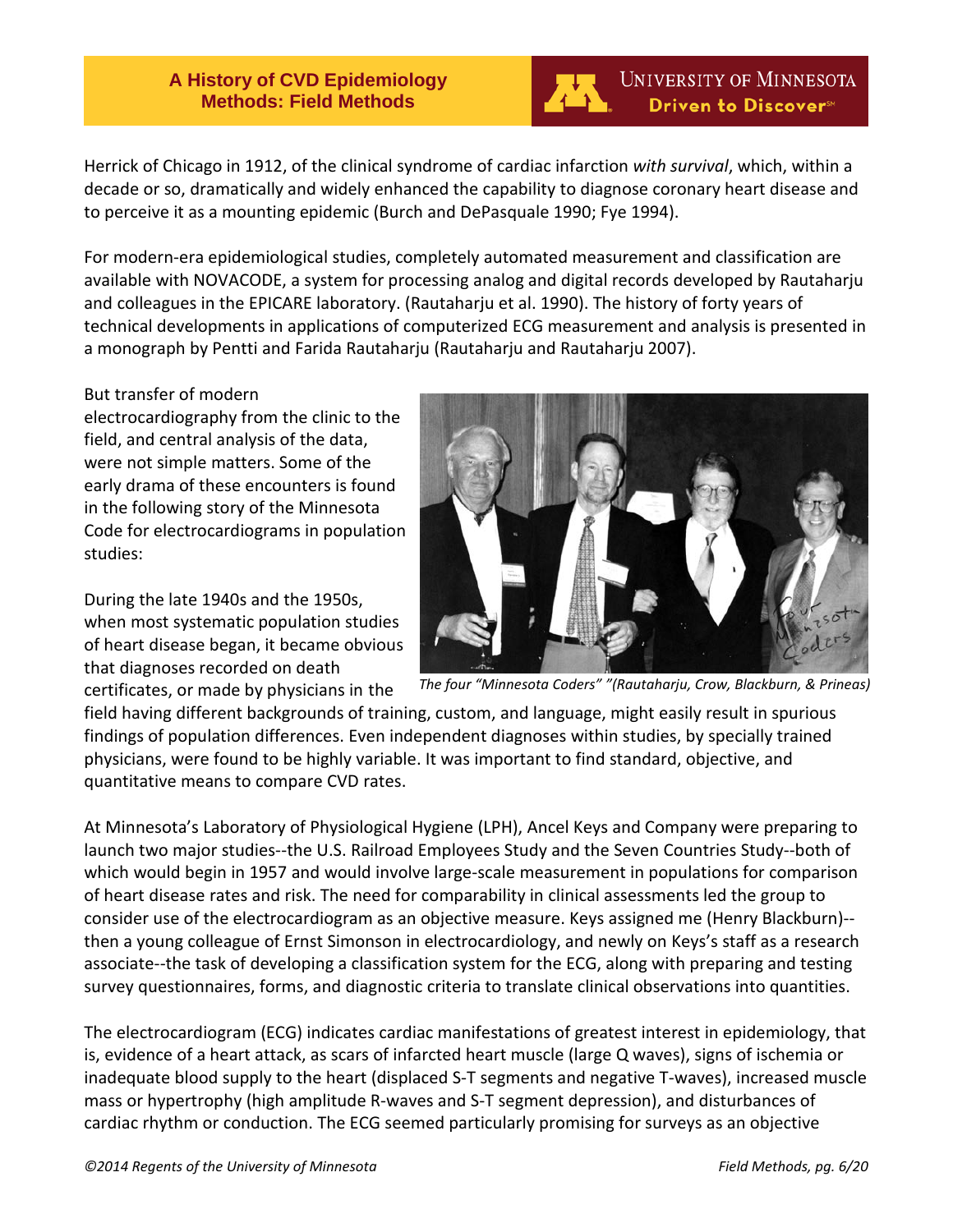

graphic record amenable to standard procedures of collection, measurement, and classification. It also was ideal because it was acceptable, painless, simple, and relatively inexpensive.

Hurdles were soon encountered, however, among reading ECGs taken in surveys. Physicians were found to differ widely in their blinded readings of a record, as did a cardiographer reading the same record at different times. Moreover, the literature held few tested, objective, accepted criteria for departures from the norm; only diagnostic labels of gross pattern-recognition of abnormalities (e.g. "evolving anterior infarction"). The early challenge for epidemiology was to come up with valid, repeatable, standard criteria and measurements so that prevalence or incidence rates of cardiac "events"in populations could be reliably assessed and compared.

Pentti Rautaharju and Sven Punsar from the Finnish population studies of Marti Karvonen, Gunnar Blomqvist from the hospital studies of Gunnar Bjorck in Sweden, and me (Henry Blackburn), all trainees resident in the LPH at Minnesota, began by compiling the few existing electrocardiographic criteria and sorting them into quantitative classes and rankings. We devised and validated new criteria based on data from specific cases and controls, and then assembled them with unambiguous descriptions, rankordered them by magnitude, and assigned them code numbers. The resulting classes were quantitative, mutually exclusive within classes, and directly relevant to common disease states. The codes described prominent Q-QS waves, or negative T-waves, etc. of specific magnitudes rather than giving them clinical labels of "probable or possible infarction, ischemia or hypertrophy." Continuous measurements were recorded of a few relevant ECG amplitudes and intervals.

Finally, records from different living populations were classified and evaluated for "reasonableness" of the population distributions obtained, including sensitivity-specificity as applied to general populations and to patients. Test-retest reliability among the group improved gradually.

Between 1958 and 1959, early versions of the classification were circulated for comments from leading cardiologists and investigators involved in population studies. Ian Higgins at Cardiff, Fred Epstein in Michigan, and Geoffrey Rose in London became the more active and enthusiastic collaborators in evaluating the criteria and suggesting revisions. Higgins recalled later that it was Aubrey Kagan of London who, while on temporary assignment to WHO in Geneva in the late 1950s, dubbed the embryonic system the "Minnesota Code" (Higgins 2003). The name stuck.

Despite this use of unambiguous and quantitative criteria, with mutual awareness of standard procedure, coding variation among our staff remained great. Clear definitions and objective criteria, therefore, failed to guarantee similar application at different times or by different observers. Consequently, we gave greater attention to the conditions of electrocardiographic recording and measurement, and then to coding procedure detail, particularly rules for dealing with ambiguities and observer differences. Magnifying devices were devised for assessing Q-wave duration and other intervals, which improved agreement for classifications around the borderlines of criteria cut-points. New rules accounted for pattern variation among heart beats, and procedure was further shored up by quality-control with duplicate, independent readings and adjudications by a third party.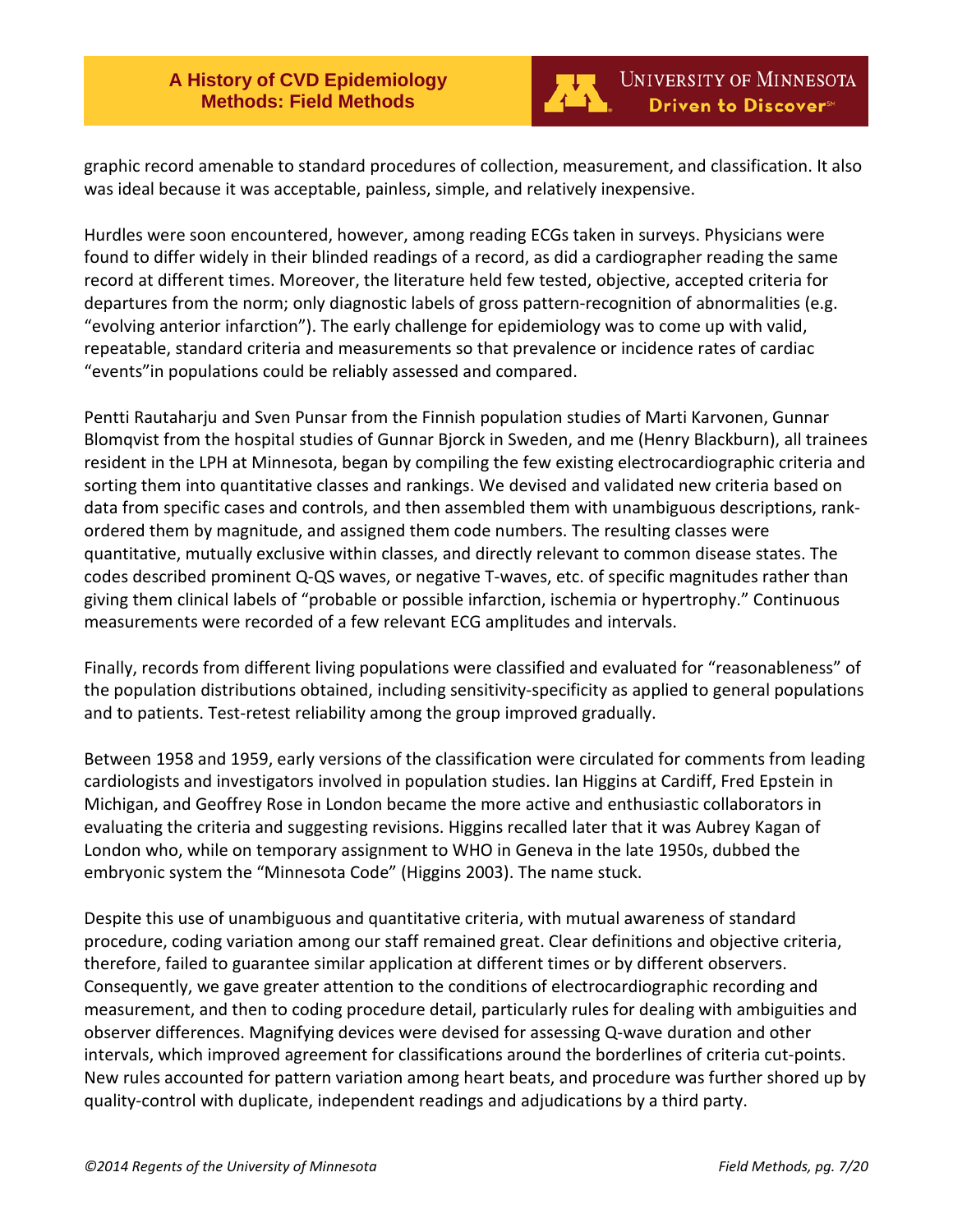

Nevertheless, after publication of the Minnesota Code in *Circulation* in 1960 *(*Blackburn et al. 1960*)*, a major burden of coding continued to weigh heavily on the small LPH post-doc group. Increasing numbers of ECGs arrived in Minnesota for standard coding from multiple survey fields. The high level of interest and collegiality among us physicians-in-training during the developmental phase of the system was replaced by boredom with the tedious routine of an incessant and "unpaid" chore.

### **Clerical Coding**

At about the same time, and independently, Rose and Prineas in London and those of us in Minnesota hit upon the idea of employing technicians to do the coding. Rose had approached the issue logically and began training London School clerks. The Minnesota resolution was more serendipitous, arising during a special experience with ECG coding at home in the summer of 1962.

That summer, I was solicited by the National Health Examination Survey of the National Center for Health Statistics to apply the Minnesota Code to 6,000 electrocardiograms from a representative U.S. sample. This I agreed to do as a summertime avocation. It offered the meager reward of 25 cents



*First class in clerical Minnesota coding of ECGs for population studies, 1965*

a record, but seemed otherwise a worthwhile undertaking "for science," and it indirectly acknowledged the Minnesota Code as a new national "standard." In any case, the project seemed worthwhile--until the actual shipment of paper electrocardiograms arrived. They came as unmounted strips, stowed in tiny cardboard cubicles as tightly wrapped cylinders some two to three meters long. Each record had to be teased from its case, unrolled, held flat, read, measured, codified, tabulated, rerolled, and reinserted in the packing. The entire process took many times longer than reading, classification, and tabulation alone.

With the inducement of one cent per record, I was able to enlist the enthusiastic aid of two alert, nontechnical persons--my 6- and 7-year-old daughters Heidi and Katia--who were close at hand that summer. While one would extract and unroll records, the other would hold them flat until I coded them. Then together they would reroll and refile the tapes.

The girls' summer wage came to 6,000 cents each, and mine to 6,000 times 23 cents. Their work reduced mine substantially; plus the fact that father and daughters had the pleasure of working together much of the summer.

After only a few days' experience, my young assistants could identify P-, Q-, R-, S-, and T-waves. After a little more time, they were eager to point out to their father when a P-wave or a T-wave was "upside down" or when a Q-wave was "big and fat" or an R-wave was "too tall," and so on. After a few more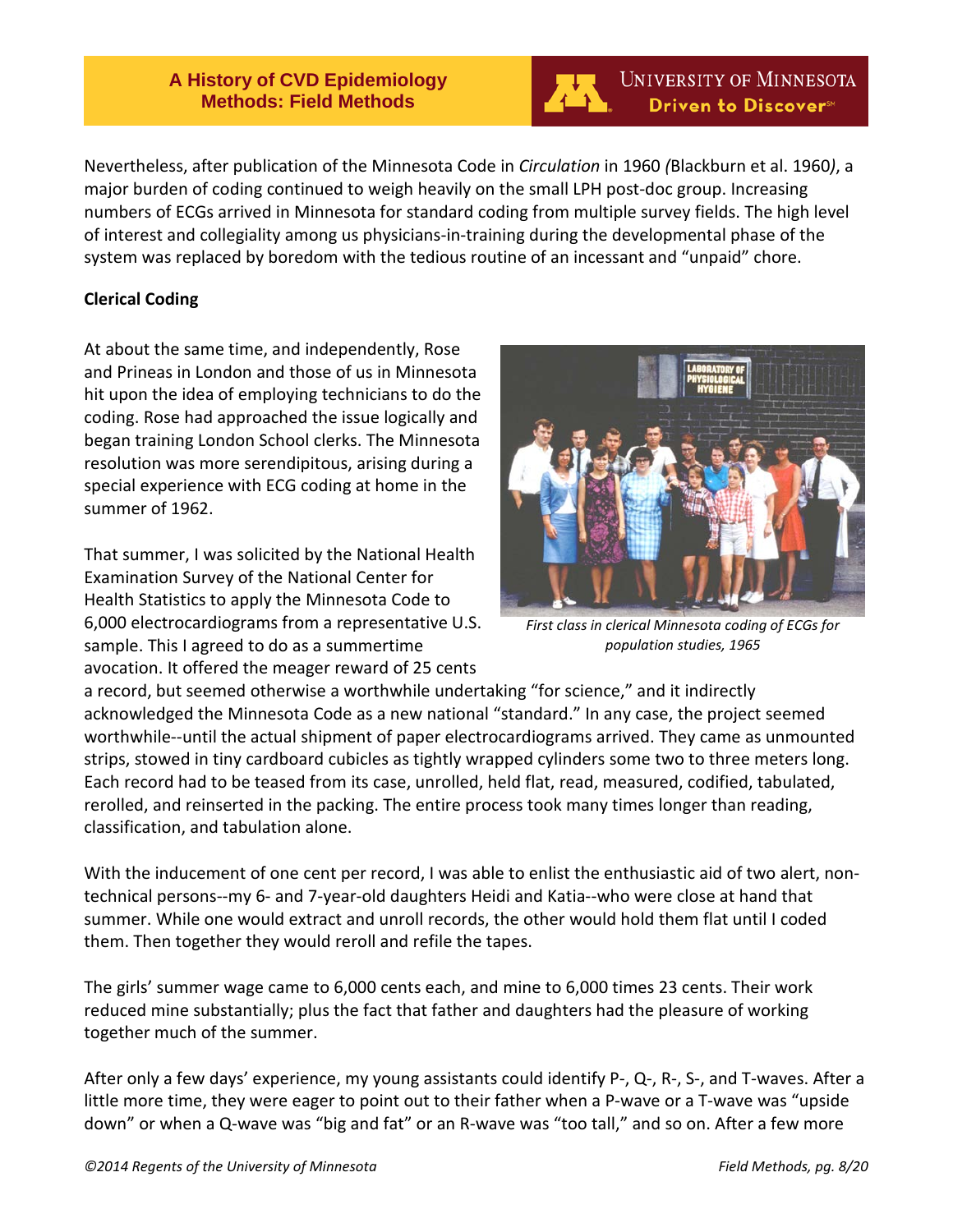

days, by which time they had spontaneously associated the code numbers I assigned with tall, flat, inverted, or prolonged waves, it was clear that they were capable of becoming excellent ECG coders!

In those days, it wasn't unusual for LPH staff to spend precious time reading up to 30,000 routine records a year from the field. The summer experience convinced me that it was time to change the protocol. In fall of 1962, I began recruiting part-time university students and instructing them in the coding procedure. Subsequently, over the decades, many dozens of student coder and civil service alumni have provided the coding service to national and international population studies, while at the same time putting themselves through school.

Geoffrey Rose and Ronald Prineas, meanwhile, had set up a successful clerical coding system in London for several U.K. and continental studies. Soon, lay coders in Minnesota, London, Glasgow, and Prague were providing central ECG reading services to epidemiological studies and trials worldwide.

Eventually, much of this service came to be provided by automated computer programs analyzing both analog and digital ECG data, using both the Minnesota Code and NOVACODE, in the Winston-Salem laboratory of Pentti Rautaharju, and in other centers. *(Henry Blackburn)*

### <span id="page-8-0"></span>**Indirect Blood-Pressure Measurement**

The historic drama of Reverend Hale's experiment in direct measurement of arterial pressure, by height of the blood column in a glass tube inserted into the neck or the crural artery of his mares, was later matched, more delicately, with sterile catheters in human arteries. In the early 20<sup>th</sup> century, the mercury manometer indicated pressure indirectly in an artery-occluding arm cuff by the appearance of the pulse by palpation or auscultation. This became the standard clinical tool for indirect sphygmomanometry and the one later applied in population studies. Its validity representing intraarterial pressure was well demonstrated.

But the chief methodological issue for epidemiology was repeatability and bias in recognition of the sounds over the brachial artery (sounds labeled by the Russian, Korotkov), which represented the systolic and diastolic pressure levels in the vessel. Other issues were the posture and metabolic state of the subject, particularly the relationship of the arm to the heart level, and how to deal with outsized, scrawny or large, upper arms in the workings of the cuff. And finally, the more important issue, what pressure, systolic, or diastolic  $4<sup>th</sup>$  or  $5<sup>th</sup>$  phase, is the more "valid," representative or predictor?

Many clinicians felt that indirect arterial pressure should be measured serially and only the lowest pressure recorded; others preferred an average of several recordings. Field investigators focused on standard conditions and the optimal number of repetitions to smooth out measurement variability. Eventually, plots of precision against the number of repetitions indicated that most of the information obtained from an infinite number of blood pressure determinations was achieved with three readings.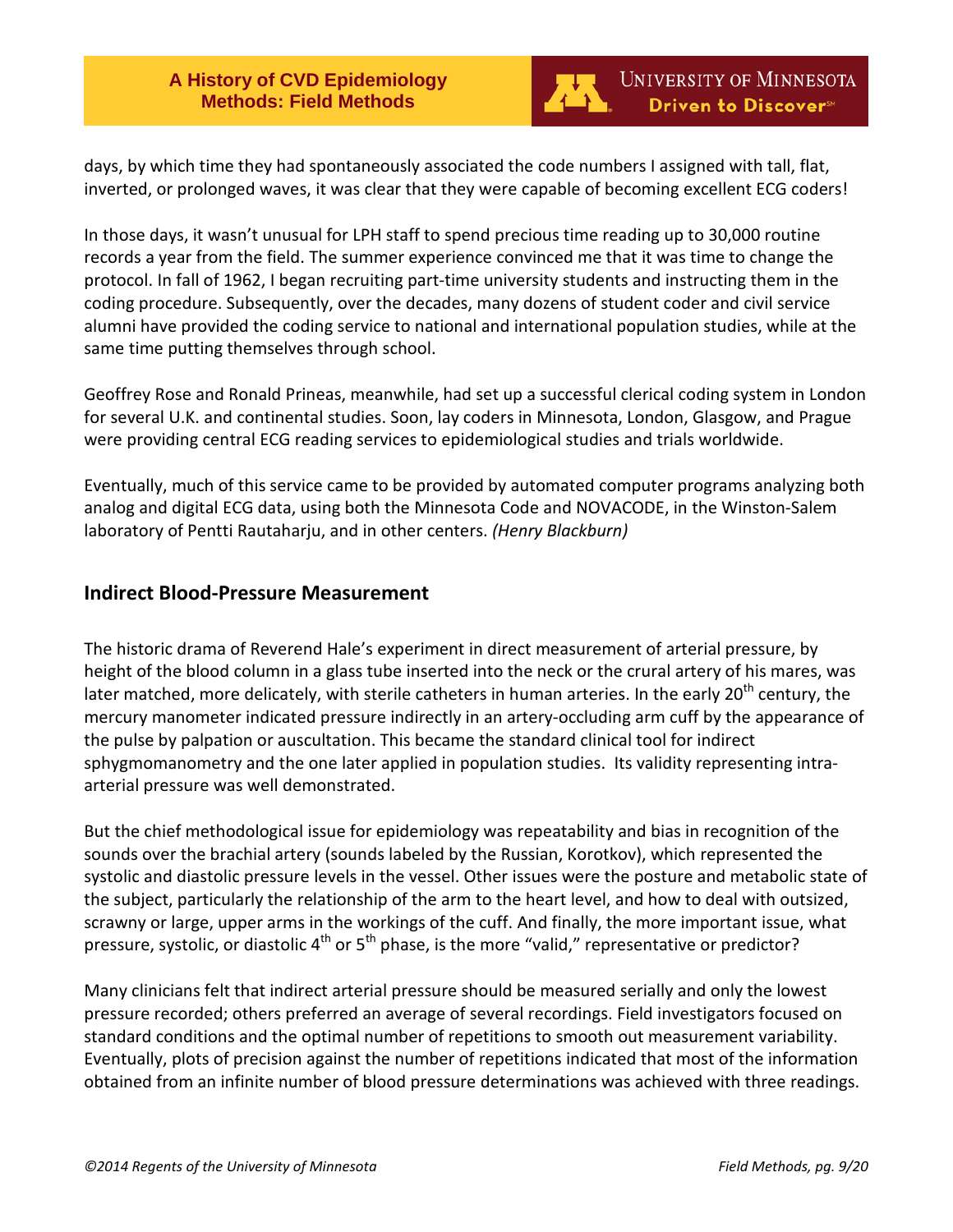

Moreover, it was found that greater physiologic stability of the indirect pressure could be achieved by allowing a few minutes to pass following *any* change in posture, whether seated or supine. Conditions might be further standardized for temperature and lighting and noise level of the room, and for raiment chosen to avoid constraint of the artery, and by appropriately standardizing the time interval after changing posture, and after exercising, smoking, or eating. In fact, the variables involved to improve accuracy and reliability of indirect arterial blood pressure seemed endless.

In systematic study of blood pressure measurements it was found early on that observers tend to perceive and record levels of pressure with certain preferences for digits, often a bias toward zeros. Various approaches were sought to reduce this bias, including training for reading to the nearest 2 millimeters of mercury or, more effectively, using a random zero "muddler." One such device was developed by Geoffrey Rose at the LSHTM, with which an eccentric cog was spun between recordings to reset the baseline level randomly and blindly (Curb et al. 1983). A clumsy box, it was balefully accepted and used by technicians in the field.

In usual practice, observer variability and digit preference turned out to be so resistant to training that great efforts were made to develop wholly automatic devices free of such artifacts yet mechanically reliable and giving valid data. Despite hundreds of careful comparative observations, no generally accepted device has come to be considered for field use in epidemiology over the well-trained blood pressure technician using a well-maintained mercury manometer. Nevertheless, automated apparatuses have replaced mercury manometers, mainly because the latter are no longer made or repaired by the original makers.

Ongoing problems of blood pressure measurement for surveys included identifying outliers among blood pressure technicians, retraining them, or, when found incorrigible, transferring them to another duty. Absent a laboratory standard, frequent checks were made to determine random and systematic bias and time trends of pressure recordings by individual technicians and by entire survey teams, then applying adjustments to any systematic errors found. Fortunately, a few investigators find these mundane methodological questions as fascinating as they are essential. Despite these attempts, and agreement on repeated standard pressure recordings in the field, systematic error in blood pressure survey data is a persistent problem for dissection.

### <span id="page-9-0"></span>**Anthropometry: Measures of Body Mass and Body Build**

In not-so-olden times, the nutritional state and economic value of slaves on the paddock were assessed by pinching up the skin and fat layer at various body sites. The panniculus of subcutaneous fat, as well as the muscle mass below it, gave witness to the health and prior treatment of the slave. Variations of that crude process are still used today in cattle markets. But the traditional finger-pinch procedure was quantified by students of *Arbeitsphysiologie* in pre-war Germany and by post-war U.S. physiologists to assess body composition in proportion of fat.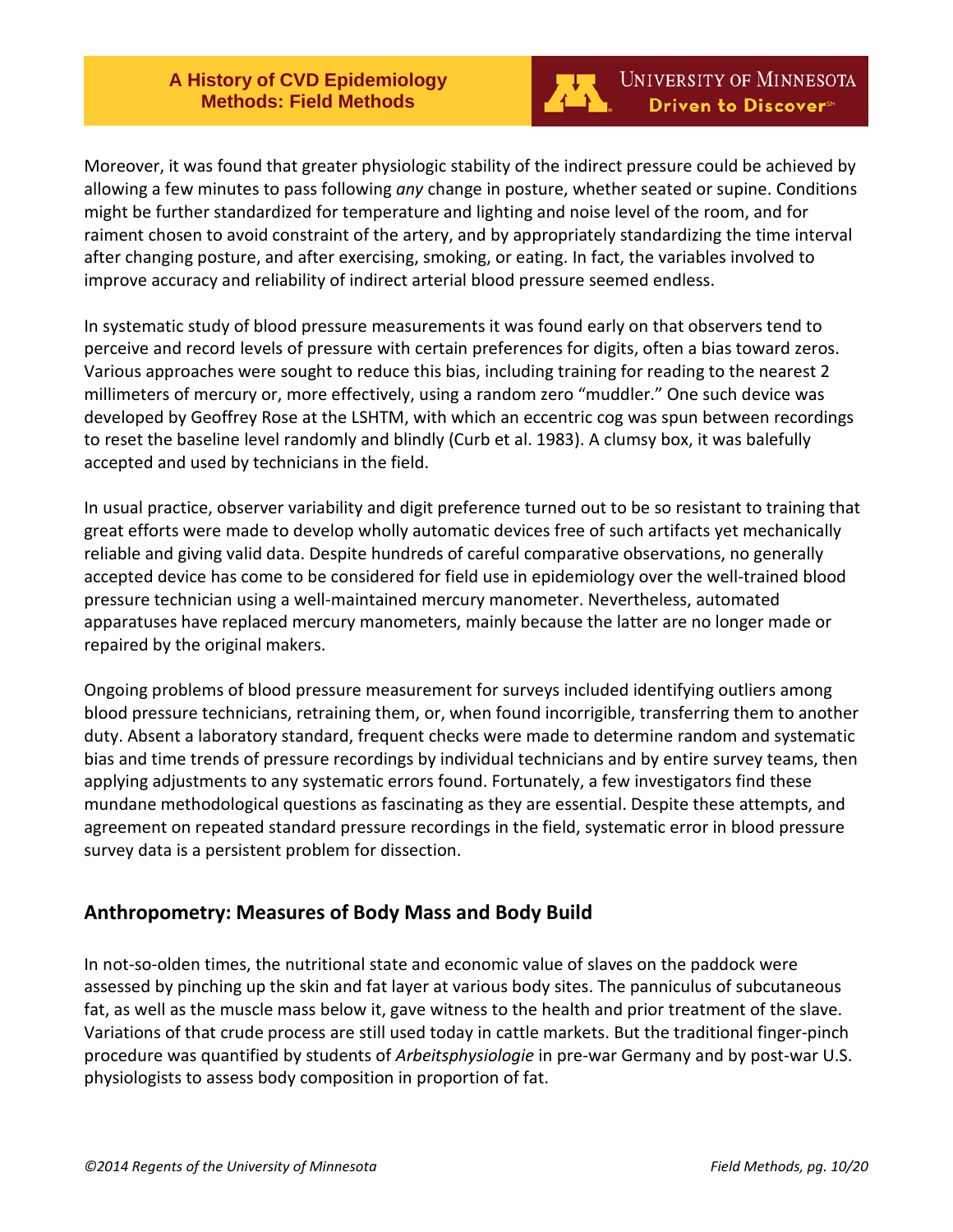

To study the role of obesity and body build in the risk of CVD, first-generation epidemiological surveys began to use subcutaneous skin-fold measurement by caliper as a surrogate for obesity (as distinguished from overweight by weight for height, or BMI). The standard pinch instrument became a Harpenden-type, constant-pressure caliper in the hands of trained observers, in which skinfold thickness as a measure of obesity was measured at subscapular, triceps, and abdominal sites and often summed.

A series of investigations of body composition used correlations of multiple measures to estimate body fat. In-air and underwater weighing (with correction for residual lung volume) was made with apparatus still in use in Minnesota's Laboratory of Physiological Hygiene. Several publications on these measurement techniques became classics in physical anthropometry and nutritional assessment from the same era as the beginnings of CVD epidemiology (Keys and Brozek 1953; Brozek and Keys 1956).

Later efforts to define the CVD risk associated with obesity were stimulated by findings about abdominal versus truncal adiposity. Girth (a marker of omental adiposity), and the ratio of waist to hip circumference, were found superior to body mass (BMI) as a predictor of future CVD risk. This field advanced through specialized applications of impedance plethysmography or Doppler sonograms to characterize the subcutaneous abdominal panniculus, or especially the volume of omental fat, which is increasingly regarded as an endocrine and possibly toxin-producing organ.

For the simpler measure of body mass, Alphonse Quetelet, a Belgian astronomer of the early nineteenth century, developed the idea of the statistically "average man," and among his many insights calculated an index that is now called the Body Mass Index (BMI) by which he related actual to an ideal weight for height (weight in Kg/height in meters squared) (Winkelstein 2012). More than a century later, BMI became the standard method of reporting relative weight, superseding the Metropolitan Life Insurance Tables (percentile values of an actuarily ideal weight) used in the 1930s and '40s.

The physiologist's penchant for metabolic relevance and for precision in measurement, particularly in the 1940s and '50s, led to all sorts of other explorations of body composition, including dilution methods (plasma distribution of tritiated water or tissue concentrations of potassium ions). Fortunately, their correlations with simple skin-folds are such that the latter have been sufficient for field survey use. In any case, the technology and technique have improved even as the generation of physiologists obsessed with precise physical anthropometry has died out.

In 1956, a landmark conference established the recommended measures and techniques that remain standards today, at least for an agreed minimum number of measurements that appear essential for assessment of nutriture in adults. They include body weight, body dimensions, adipose tissue, and muscular tissue (Keys 1956). In 1971, Ancel Keys and colleagues at Minnesota put Quetelet's index at the forefront of metrics today, renaming it the Body Mass Index, and providing evidence of its modest superiority at categorizing obesity, independent of height, and its simplicity of computation, where BMI remains today (Blackburn and Jacobs, 2014) (In his last formal publication, Ancel Keys, at age 95, addressed the prediction of survival in relation to BMI and its change during the middle-age years of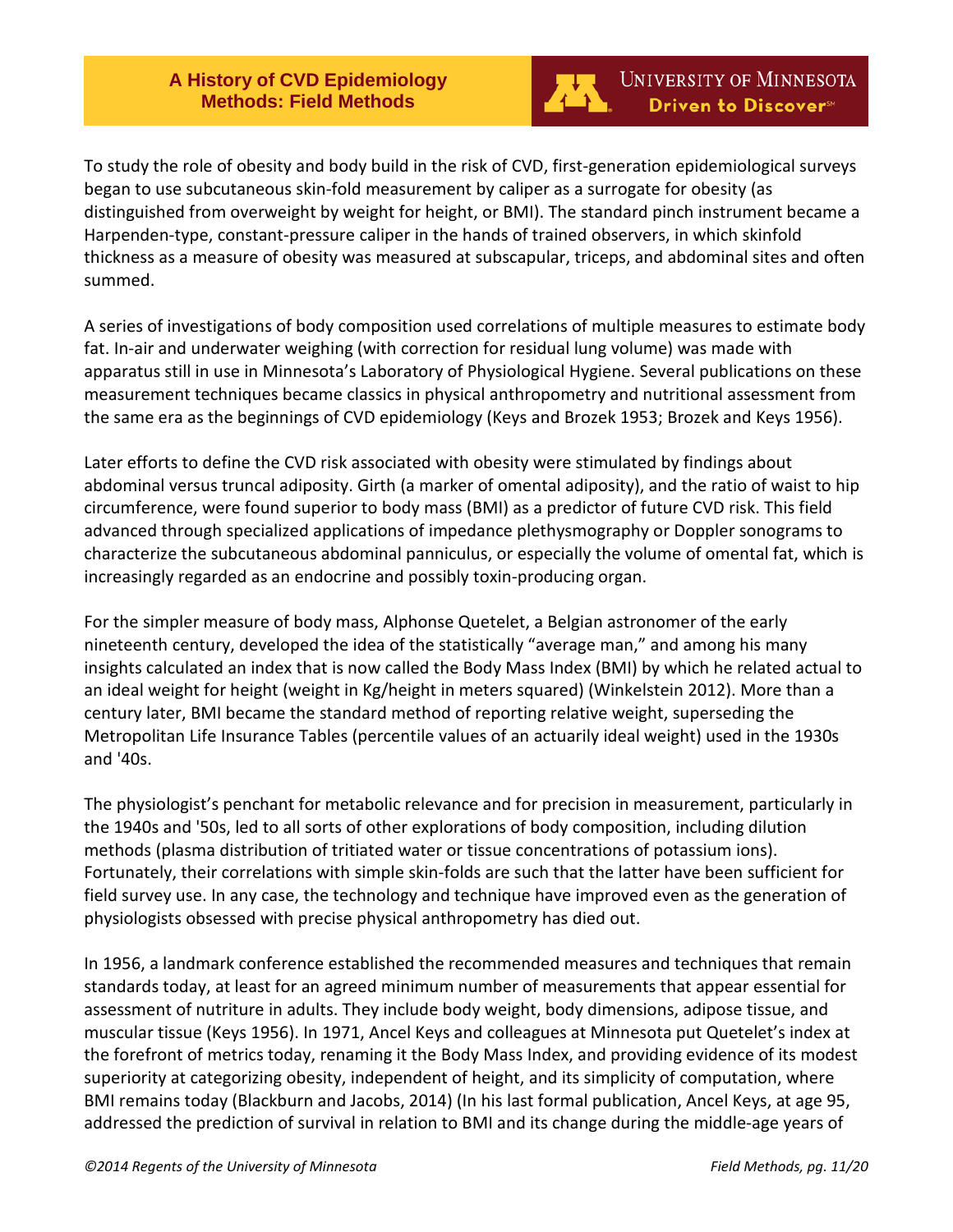

**UNIVERSITY OF MINNESOTA** Driven to Discover<sup>54</sup>

men (Keys 2000). His greatest frustration in his final years was the inability to complete a similar study of body linearity-laterality, that is, "male-female" form measured as biachromial-bicristal diameters, in regard to survival. These anthropometric data rest in a Minnesota archive awaiting the curiosity and enterprise of others.)

## <span id="page-11-0"></span>**Blood Lipids and Lipoproteins: A Call for Standards**

Field operations in epidemiological surveys are rarely free of complications, usually unforeseen. For the first round of Seven Countries Study surveys, which began in Yugoslavia in 1958, a simple method of collecting and shipping serum cholesterol samples was devised by Joseph Anderson and Ancel Keys for use under primitive field conditions (Anderson and Keys 1956). Blood samples were centrifuged on the spot and the serum separated and pipetted in four 0.1 milliliter aliquots onto Watzman #2 filter paper, labeled with an identity in pencil, and hung to dry. The dried strips were then cut and duplicates analyzed



*Thomas Strasser processing serum samples in the field, Dalmatia 1958*

in the laboratory in Zagreb for local use, while the other two were placed in separate glassine envelopes and sent air mail for central analysis at the University of Minnesota.

Early in the survey, Zagreb technicians found inexplicable differences in the duplicates from the field laboratory. After careful scrutiny, it was attributed to lipid in the fly-specks deposited on one or the other of the drying filter paper spots! When field conditions could not be upgraded with window screens, the problem was corrected in large part by engaging a youth to fan the flies away.

Automated technology for field surveys would not arrive until the 1970s, when the measurement of blood cholesterol and blood lipid-lipoprotein became a major laboratory industry, bringing with it an expanding academic community of "lipidologists" and their far-flung studies (e.g. NHLI Lipid Research Centers).

The larger and more fundamental issue about the comparative predictive adequacy of total serum cholesterol vs. lipoprotein patterns had been settled, if only for a time, by the Cooperative Lipid-Lipoprotein Study begun in 1952. That complex and fractious study addressed the predictive power of simple serum cholesterol measurement against the complex, costly, but functionally relevant ultracentrifugal lipoprotein fractionation. They were finally considered equal in predictive power, with Gofman writing a minority report (Gofman et al. 1956). For a time, LP fractions were abandoned in many surveys.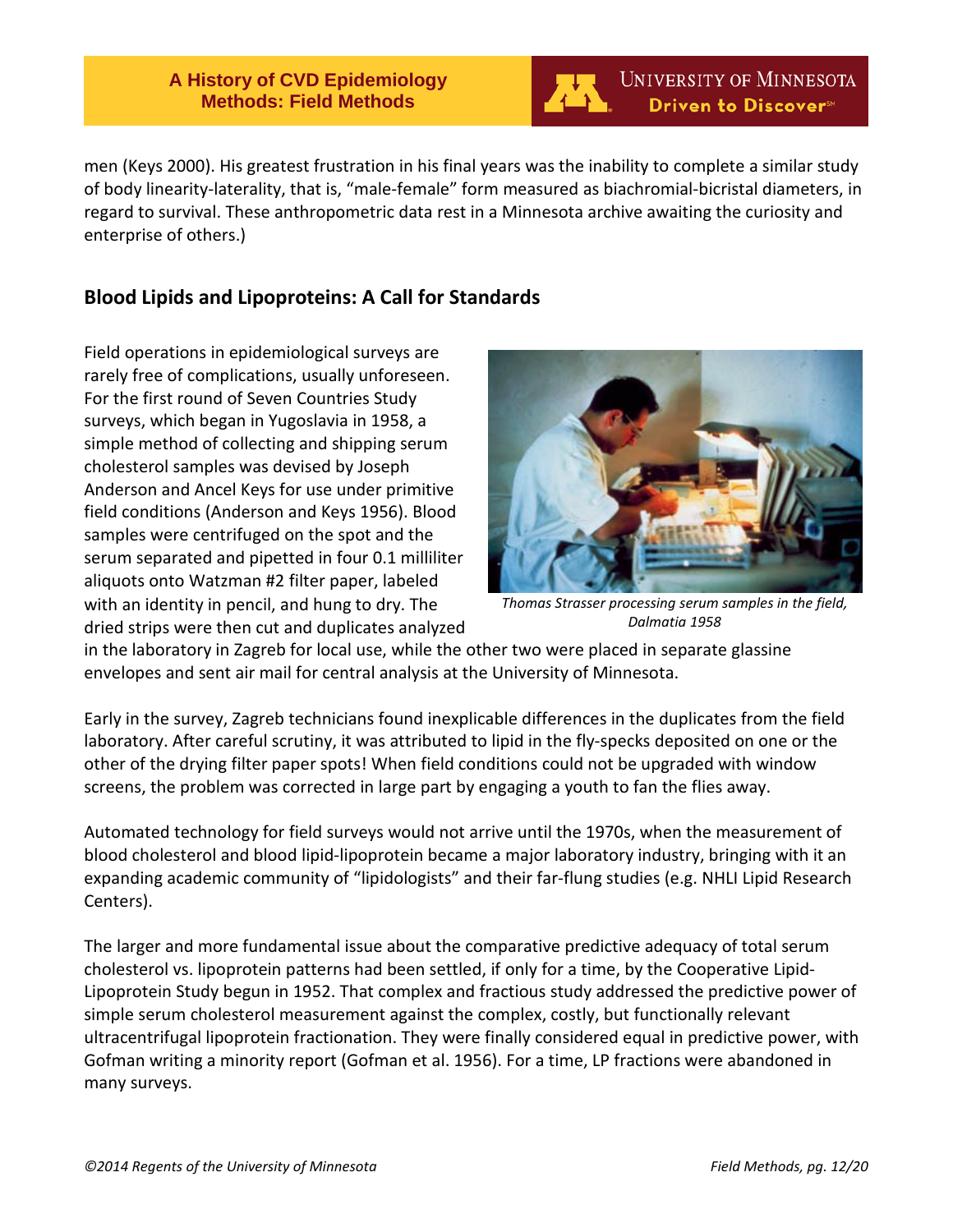

#### **The NIH/CDC Lipid Standardization Laboratory**

In the midst of changing technology and an overwhelming influx of epidemiological data, many researchers felt that, no matter which system of lipid measurement ultimately prevailed, there was an immediate need for standardization of total serum cholesterol determinations both within and among laboratories. Gerald Cooper, a clinical pathologist at the CDC in the early 1960s, recalled that the appeal for standards arose insistently every year at the annual meetings on CVD epidemiology in Chicago. When NHI director James

Watt found that epidemiological grant proposals were failing for lack of lipid-measurement standards, he called on Cooper to develop the procedural, tcchnological, and statistical models for quality-control (Cooper 2005).



*Gerald Cooper, founder and long-term director of the CDC Lipid Reference Laboratory, joins Parvin Waymack, current chief of the Laboratory, and Shelton Stribling, researcher, in the lab.*

Soon Cooper's CDC laboratory was serving numerous NIH-sponsored grants by monitoring their study's laboratory performance. Then, at a WHO Meeting in Geneva in the late 1960s, Watt spontaneously volunteered CDC services to develop international standardization of lipid laboratories. WHO promptly made a formal request for this in a letter to Cooper, who remembered making this reply:

I wrote back and said we were working on a national program. Let us [first] work up our problems in it and then we'll be glad to do it [for you].

Boy, right back came a letter to the Surgeon General saying that I didn't want to work with them! I'm telling you, the next day after CDC got the letter I was in Geneva! (ibid.)

The main stumbling block in setting up an international program, Cooper realized, would be a lack of specific funding. "So what we decided to do was to superimpose the international program . . . on top of our national NHI/CDC program and just go on and do it" (ibid.).

Gerald Cooper estimated that eventually forty-five international laboratories were standardized under the WHO collaborating center. He had skillfully found ways to provide an international outreach for standardization of lipid laboratories within a limited budget and a rigid U.S. bureaucracy. It functions today as a major service to prevention studies worldwide.

After Cooper, who remained the central laboratory's chief consultant, died in 2009, the National Heart, Lung, and Blood Institute (NHLBI) removed its support for this major contribution to international epidemiology, which support shifted wholly to CDC.

The engaging history of laboratory lipid measurements is treated in greater and fascinating detail in Daniel Steinberg's series on the "cholesterol controversy" in the *Journal of Lipid Research* (Steinberg 2004; 2005; 2006). The need eventually arose again to measure the lipoprotein fractions described by *©2014 Regents of the University of Minnesota Field Methods, pg. 13/20*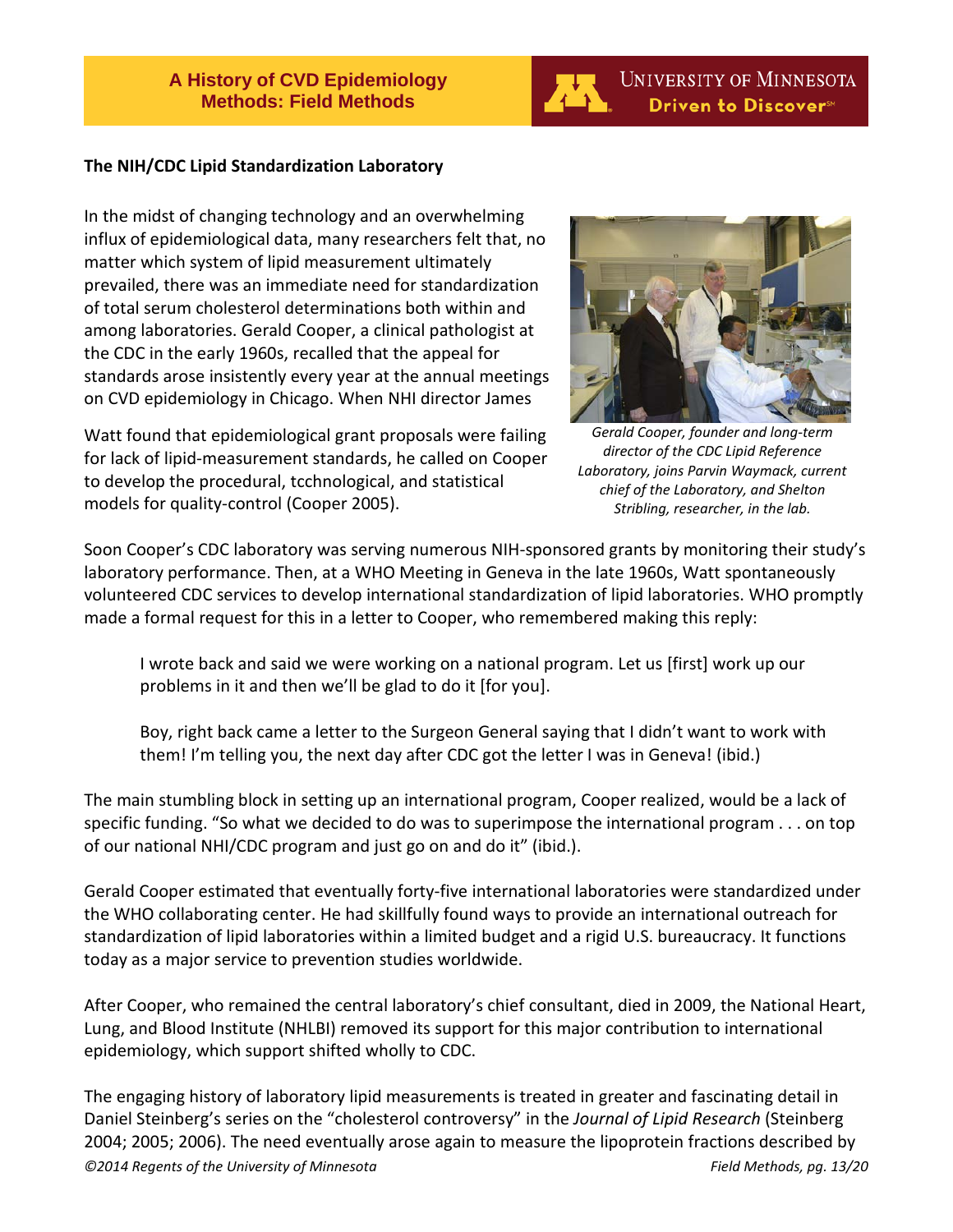

John Gofman, including LDL, HDL, and VLDL, due to the evidence from several disciplines of their different functional roles and predictive import. The practical solution for large studies was offered by the Friedewald Equation, as treated in the following story told by Friedewald himself.

#### **Origin of the Friedewald Equation for Estimating LDL**

In the late 1960s, when knowledge emerged of the different function and pathogenic importance of lipoprotein (LP) subfractions, as LDL, HDL, and VLDL cholesterol, a measure of the major "pathogen," LDL, was needed for risk assessment and preventive practice; one that was less costly and more accessible than the Gofman ultracentrifugal fractions. The Atherosclerosis Index, developed by John Gofman and tested in Framingham data, required measurement of total, LDL, and HDL cholesterol in serum or plasma with computation of the ratio of total or LDL to HDL cholesterol. The chemical process for measuring total and HDL cholesterol were both straightforward. LDL was another matter.

A novel and valid, if rough-and-ready indirect estimate of LDL cholesterol was found at the National Heart and Lung Institute (NHLI, later NHLBI) more or less serendipitously, according to former NHLBI staffer, William Friedewald:

This was in 1969 going into '70, and Bob Levy [lipid researcher at NHLI] had this idea that there was a stoichiometry, an actual necessary relationship, between triglycerides and cholesterol in the VLDL portion . . . in a constant 5 to 1 ratio, so he thought. A statistician there, to whom Levy had given the problem, decided that he couldn't make it work out with VLDL triglyceride divided by 5. The correlation [of VLDL divided by 5] with total plasma cholesterol wasn't that good; so Bob gave it to me and said, "I think there's really something here."

I said, "We're really trying to measure LDL; we don't really care about VLDL cholesterol, so let's look at that." Although there was a fair amount of error in the estimate of VLDL, because VLDL cholesterol is such a small percentage of the total [cholesterol] it didn't make a big difference. When, in fact, we used [total plasma] triglycerides divided by 5 we got a really strong correlation between LDL [cholesterol] estimated by the equation and that measured [by ultracentrifuge].

Bob said, "Why don't you write it up, then?" So my name ended up in first position on the paper.

I saw Don Frederickson [former director of NIH] about five or six years ago and he said, "Out of all that stuff that we did [in lipoprotein classification], the only thing that seems to have survived really is the Friedewald Equation."

It should, however, have been the Levy Equation! (Friedewald 2003).

The Friedewald equation is still used for the routine laboratory estimate of LDL cholesterol because of the constancy of cholesterol content in plasma triglycerides and the relative ease of measurement of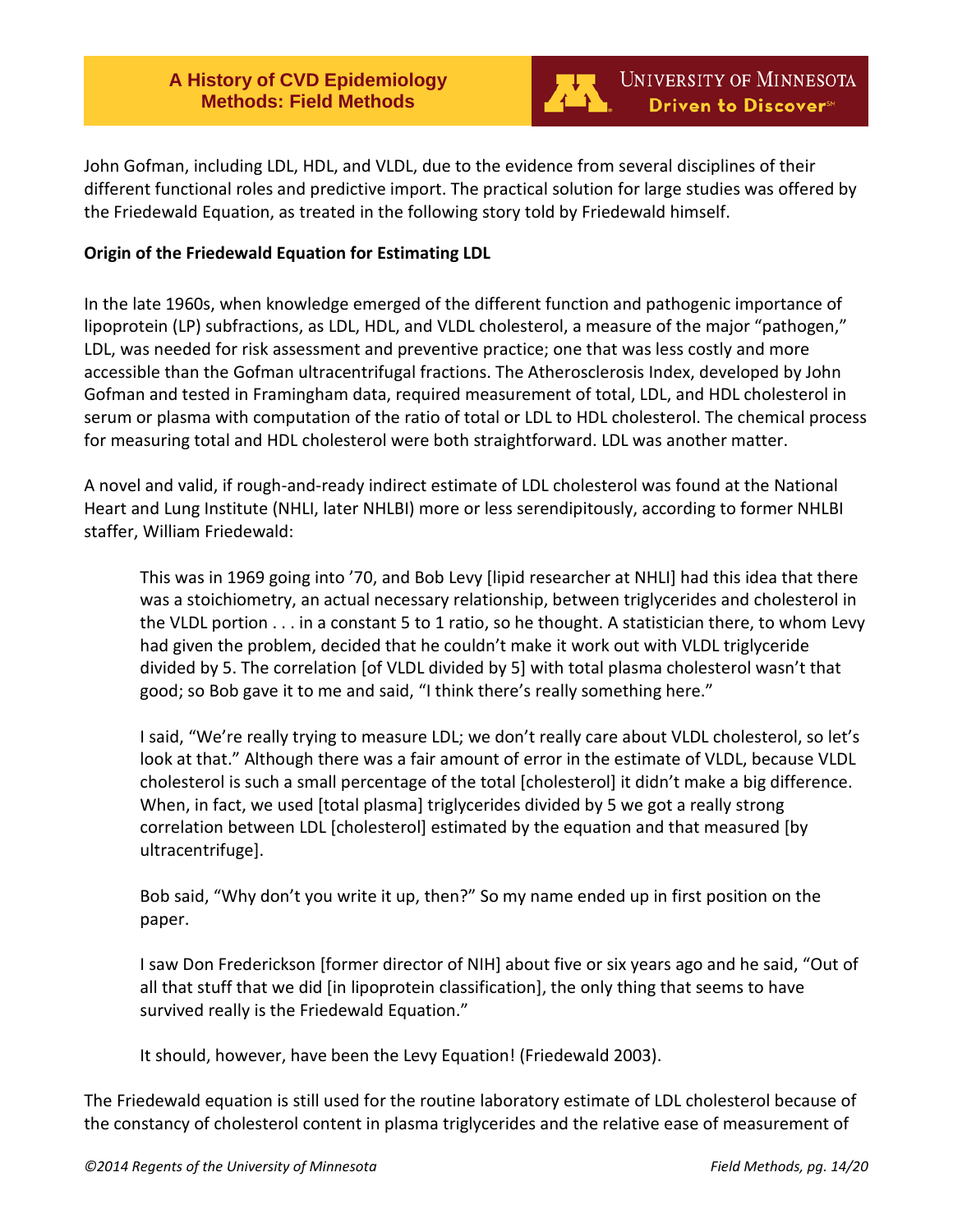**UNIVERSITY OF MINNESOTA** Driven to Discover<sup>54</sup>

VLDL, HDL, and total cholesterol; at least, that is, in chylomicron-free (fasting) plasma and among "normals" and "run-of-the-mill" dyslipidemias.

## <span id="page-14-0"></span>**Dietary Assessment and Food Analysis**

From the outset, measurement of diet components was a central need in the testing of the role of diet in atherosclerosis, the diet-lipid-heart disease hypothesis. The U.S. Department of Agriculture had reported on the net disappearance of foods at the national level since 1909. Many countries collect these sorts of data, which are published in food balance sheets of the Food and Agriculture Organization of the United Nations. Ancel Keys, for example, prepared the first ecologic correlations of diet and cardiac deaths from these tables in six cohorts for his 1953 Mt. Sinai article that was later vilified by Yerushalmy and Hilleboe (Yerushalmy and Hilleboe. 1957; Blackburn and Labarthe, 2012).



*Processing aliquot food samples in the field for chemical analysis centrally, Serbia 1973*

These periodic international reports give overall values for classes of nutrients consumed per capita and do not pretend to be dietary data; they provide nothing about the distribution of the food consumed in relation to age, sex, body size, or caloric needs. As an average (median) figure, half the people would be over-consumers and the other half short on rations, so that the method provides little information of interest to nutritionists or physicians.

Nevertheless, certain public health assumptions may be derived from them. For example, when per capita food consumption decreases over the years in which average body weight rises or does not change, this is an ecologic indication that energy expenditure is diminishing and that attention be given to physical inactivity as a social factor in obesity.

Keys looked at these data on disappearance of food fats in respect to heart disease mortality rates as one piece of many bits of evidence brought together in his early arguments about a diet-heart hypothesis. Meanwhile, back in Minnesota, he initiated rigorous dietary survey methods (a seven-day journal compared with home food weighing) to characterize individual and group patterns in the Minnesota Business and Professional Men Study, his prospective epidemiological investigation beginning in 1947. He also called attention to the need to collect survey data on individuals well prior to coronary events. In surveys based on actual records of the subjects' intake, supplemented by trained interviewers' queries, the agreement of repetitions of the diet recall methods and the handier food frequency methods is generally "acceptable," but ascertainment by different observers falls to unacceptable levels (r =.1 to .3 agreement). Thus, all methods based on memory, while useful for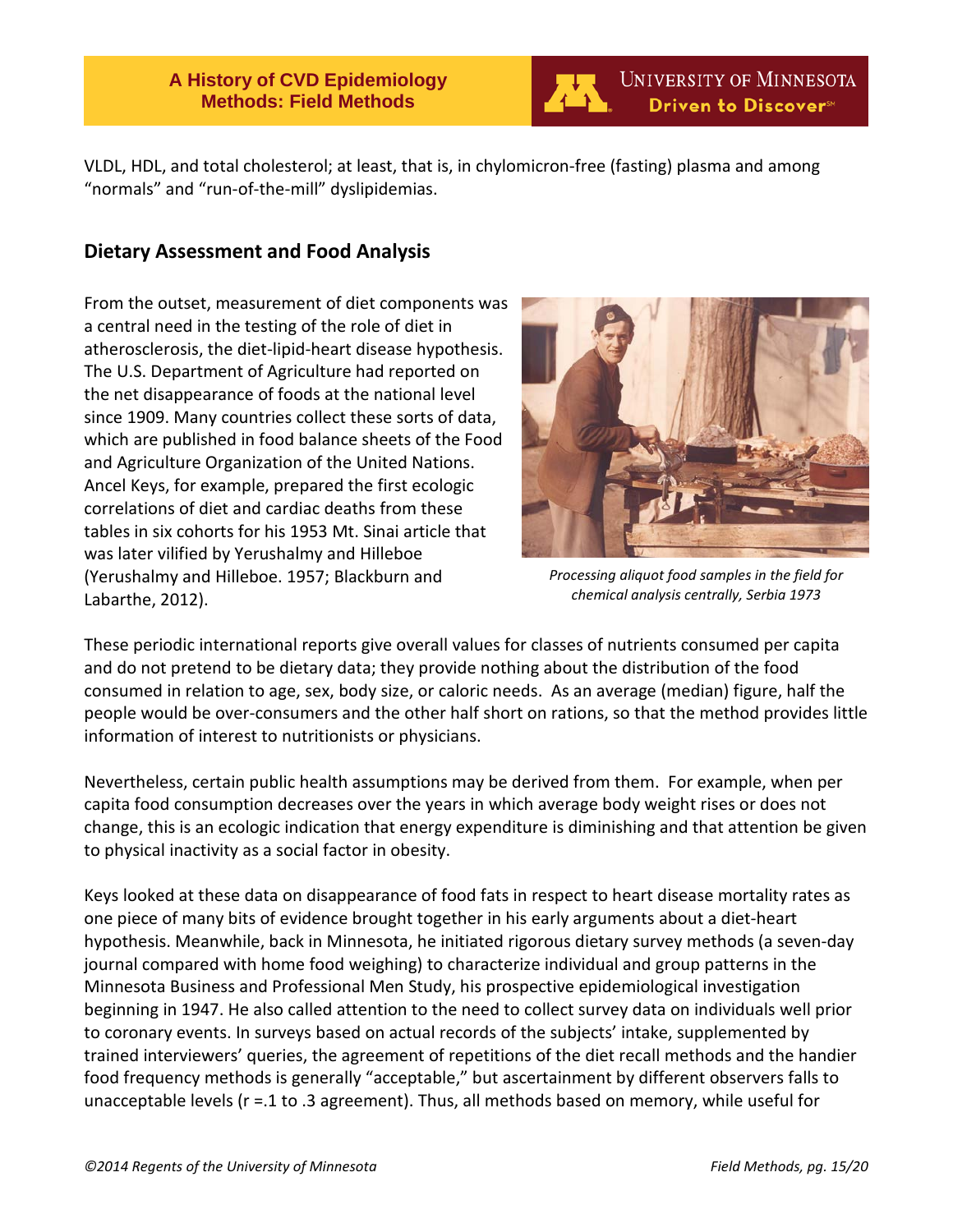

classifying groups, came to be considered unreliable for characterizing individuals unless based on multiple repetitions to reduce variance (Keys, 1979).

Twenty-four-hour recall is a frequently used method in CVD epidemiology and generally under-reports food intake. In the early 1950s, senior government nutritionist Sadie Adelson came out from USDA to supervise collection of a detailed seven-day diet history in 123 participants in Keys's Business and Professional Men Study. The seven-day recalls, aided by the men's wives and coaching by nutritionists, were compared with daily patterns based on weighed food aliquots of foods consumed in the home. The group comparisons agreed within 1 to 2 percent. But for individuals, only a third of the meat and milk intake recalls were within 20 percent of the recorded-weighed amounts and only half of the recalls of fats and oils and fruits and vegetables were within 20 percent of those amounts. And this was the experience among highly intelligent, unusual men who had been cooperating in a long-term study for some years (Adelson and Keys 1962). The situation has not changed. The partial and difficult solution is multiple repeat individual assessments to reduce variance (Liu et al. 1978).

#### **Food Frequency Questionnaires**

Beyond the reliability and validity of dietary survey methods is the issue of translation of their raw data into nutrients consumed, the composition of which depends on the season, production, storage, preparation, and packaging of the foods. Thus, nutrient composition of foods in one country cannot be applied to those in another. Regional food composition tables must be adjusted to the whole situation and that depends on chemical analyses of local foods, which, in turn, are also in constant flux.

Within families, the composition of diet varies according to the work level and customs of the individuals, particularly the head of the household. Dietary variation within the individual is the dominant factor in risk factor analytical strategy, among distributions of individual intake in nutrient proportions of calories. That position is then correlated with some health phenomenon such as relative body weight, blood pressure, or the frequency of coronary events, which depends on the stability of the individual in his distribution at any given time and over time.

As Keys wrote, "Obviously the current diet, even if accurately estimated, may be rather irrelevant. Can it be shown that it is in fact representative of the long-term diet? There are essentially no data on this point for individuals" (Keys 1979, 16).

Moreover, all these methods fail to take into account the effect of the survey itself on what subjects eat during the survey and on their reporting of it, which reflect their image to the interviewer. The reported consumption becomes unrepresentative of the person's diet.

Keys rather weakly concluded his formal review of diet survey methods thusly: "All that can be said is that it is of the utmost importance to persuade the subjects to make absolutely no changes from what they will be eating in the absence of the intrusion on their lives of the survey" (ibid., 20). Bonne chance!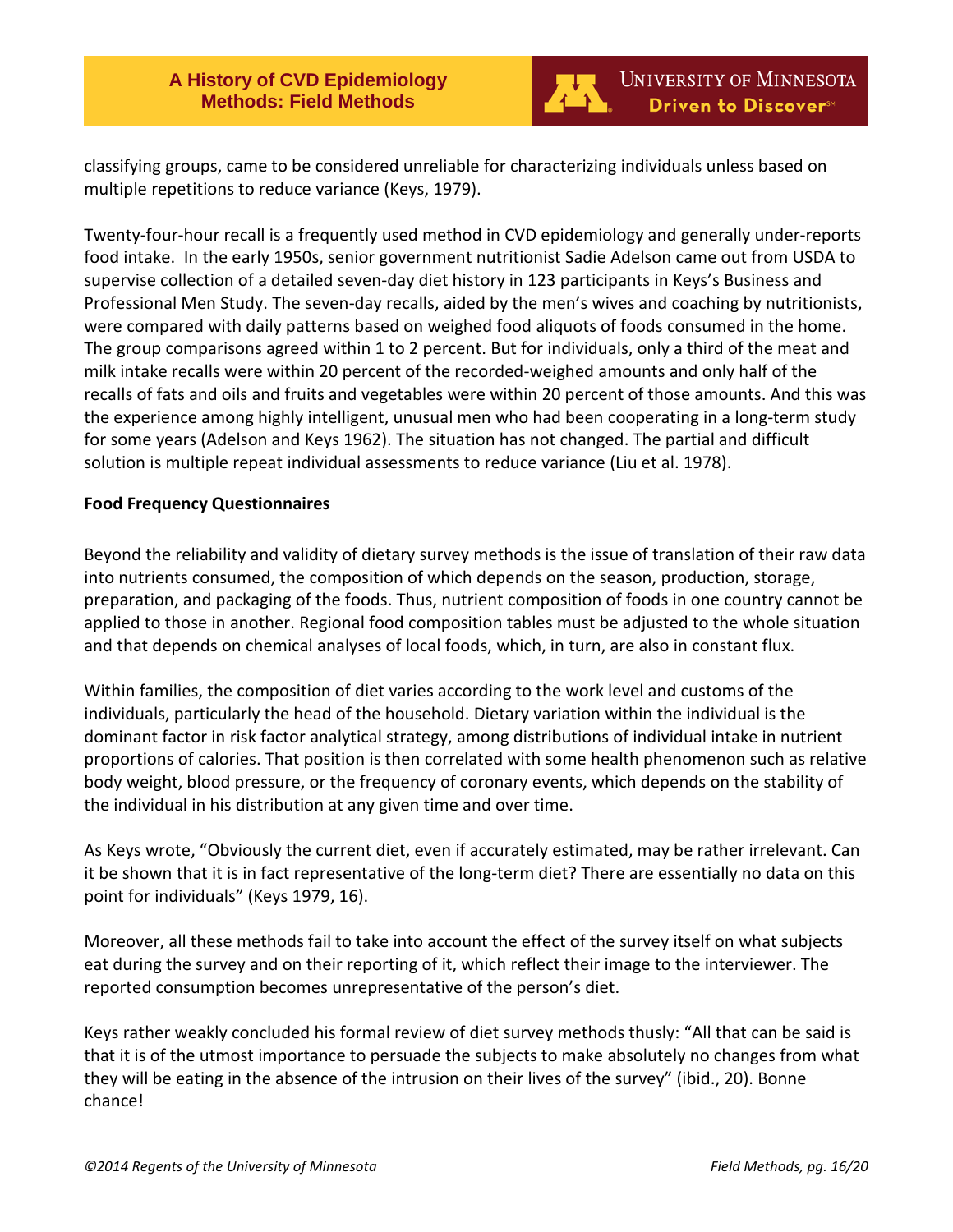

Today, little has improved since these beginnings except for the calculation of the optimal numbers of recalls needed to characterize individuals usefully (Liu et al. 1978), and the development of blood, tissue, and urine markers of nutrients, vitamin, and electrolyte consumption (Stamler et al.2003). Emphasis is increasingly on the relevance to CVD and to health of particular foods, food groups, and eating patterns rather than on deconstruction of human diets into nutrients. Much research also focuses on the rapid trends in consumption of calories, and on calorie density, the ever-diminishing cost of ever-larger portion sizes of "fast foods," that is, sugary, salty, fatty food and drink.

## <span id="page-16-0"></span>**Tobacco Exposure and Smoking Habit**

Problems in the measurement of tobacco exposure were encountered early in modern chronic disease epidemiology. Paradoxically, despite a twenty-fold greater risk of lung cancer in cigarette smokers among subjects of the classic British Doctors Study by Doll and Hill, those who reported they inhaled had a lower risk than reported non-inhalers.

This purportedly led Doll to exclaim: "There *must* be a measurement finding!"—that is, an artifact.

In the 60-odd years since this finding the trend has steadily been toward more objective measures reflecting valid exposure to mainstream smoke, and with greater interest in effects of environmental tobacco smoke (ETS) or passive smoking, to lower concentrations of smoke products. Because of lower participation of smokers allowing biomedical markers, the search nevertheless goes on for more valid self-report survey measures and models.

More detailed questionnaires were first attempted to assess the "active" smoker, in which some counted cigarette-butt lengths and empty packs collected from survey subjects, all of which explained more variance than the reported number of cigarettes a day, alone. But quantitative measures began in earnest in the 1960s with exhaled carbon monoxide, assuming blood-breath equilibrium, followed by plasma carboxyhemoglobin levels, then saliva, urine, or plasma thiocyanate level (a metabolic product of cyanide in the smoke), then saliva, urine, and blood cotinine (a more readily measured metabolite of nicotine), then the addictive agent and more specific smoke component, nicotine itself, and minor tobacco alkaloids, again in saliva, urine, or plasma.

The short half-life of nicotine and its markers, and of CO and carboxyhemoglobin creates great variability. Thiocyanate in body fluids, in turn, with a longer half-life after exposure, is importantly confounded with food consumption of produce rich in thiocyanates . Thus, total cotinine and its glucuronides in plasma has become the more utilized survey method because of its representation of nicotine exposure and its half-life up to a day.

More recently, hair and toenail nicotine biomarkers, mainly cotinine, are found to provide long-term exposure information, smoothing out the daily variations in smoking due to long half-life and presumably representing the overall "burden of tobacco exposure" over recent months (Al-Delaimy and Willette 2008).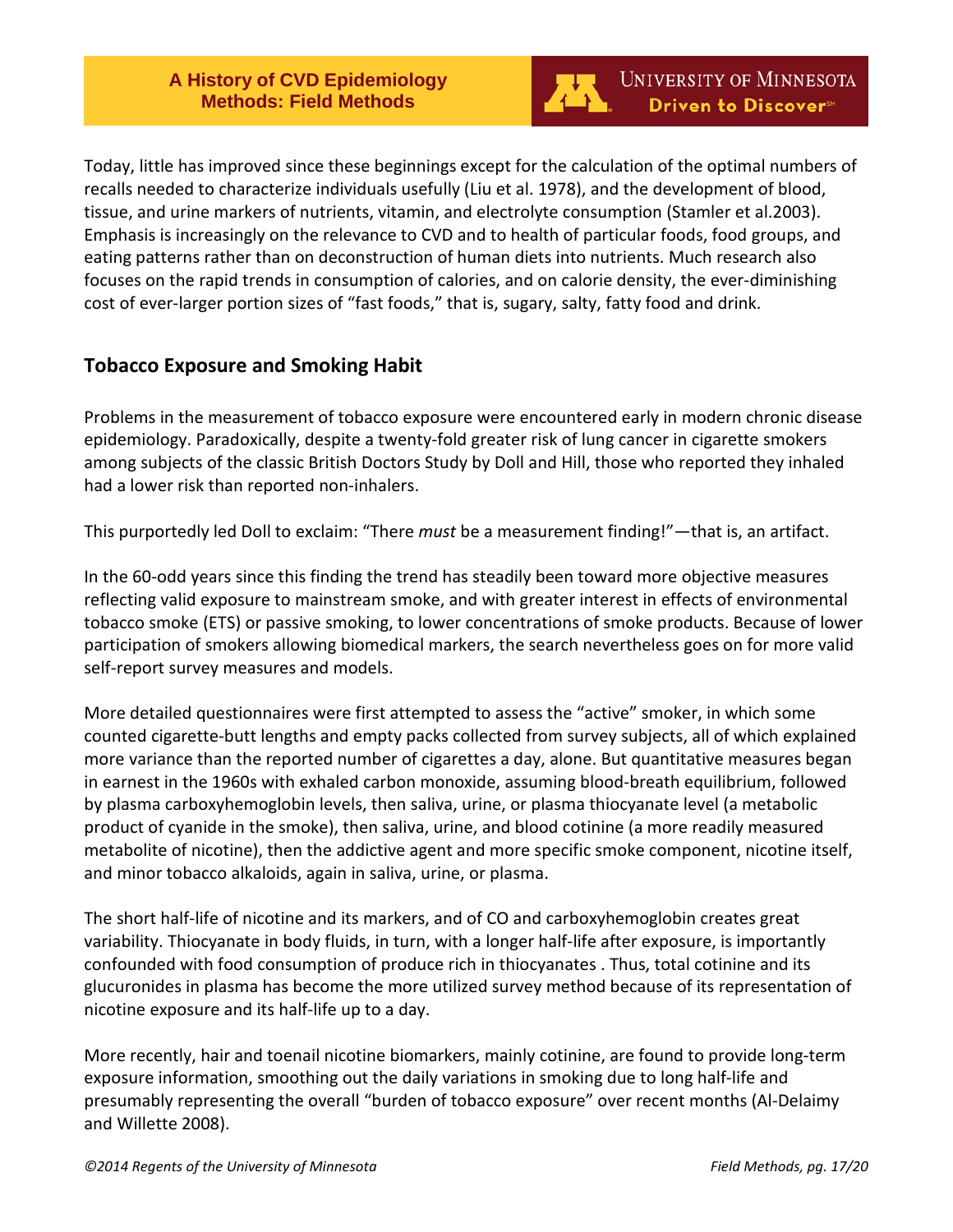

## <span id="page-17-0"></span>**Physical Activity and Fitness Measures**

Jeremy Morris of London first compared occupations differing obviously in activity levels, then progressed to the study of individuals based on their questionnaire responses about leisure-time exercise, which questionnaire he also first developed. Paffenbarger and others soon began to seek insights into the relation of physical activity and CVD risk with innovative study designs using simple "instruments" such as questions about participation in sports (Paffenbarger, Wing, and Hyde 1978). Similarly, Robert Bruce early began asking about breathlessness or sweating during exercise (Bruce, Kusumi, and Kosmer 1973).

But these instruments were worrisome, as Ralph Paffenbarger bemoaned in our 2001 interview "The questionnaire *is* very important. How it was prepared, after trials and tribulations; how it was redesigned; where the questionnaire is put at the time of interview, or even the order of the questions, [both] are very important. Boy, you learn the hard way! All the mistakes we made! Trial and reversal and try again--and it still doesn't work!" (Paffenbarger 2001).

Henry Taylor at the Minnesota Laboratory of Physiological Hygiene began the tedious development of an hours-long questionnaire that detailed dozens of activities "recently engaged in" (Taylor et al. 1978), while Jerry Morris created equally monstrous questionnaires about activity carried out on a given work day and holiday (Morris et al. 1973). They both computed continuous scores based on energy expended in physical activities *outside* of work. They assumed the future would see a universal diminution of occupational activity among workers in industrial societies.

These increasingly complex evaluations of an individual's activity habits had been necessitated by the pioneers' finding of selection bias in comparative studies of occupations. Body build, other risk-factor levels, psychology, and living habits, it turned out, are all associated with the choice of and persistence in a particular job, which, in turn, has an independent influence on the risk and course of cardiovascular disease. Thus, the investigator's problem was to assess whether differences found in coronary disease risk by activity class were due to these other biologic and socio-cultural factors rather than to habitual physical activity level itself. They found it difficult to separate the inter-related effects.

The early investigators using questionnaire methods tended to get discouraged over the psychic energy spent and the weak results achieved in developing, testing, scoring, and analyzing such cumbersome indicators of personal behavior. They turned gradually from the late 1960s, and more recently almost entirely, to two methods: objective, dynamic, quantitative reflections of habitual activity (e.g. accelerometers) and assessments of "fitness" (the metabolically relevant resultant of habitual exercise) by standard graded exercise tests of work capacity or physiological responses like heart rate and oxygen consumption. (Validity testing of single and multiple-axial accelerometers has provided a guideline to this non-invasive approach now widely applied in epidemiological studies of physical activity and energy expenditure in children and in elderly and sedentary populations) (Westerterp 1999).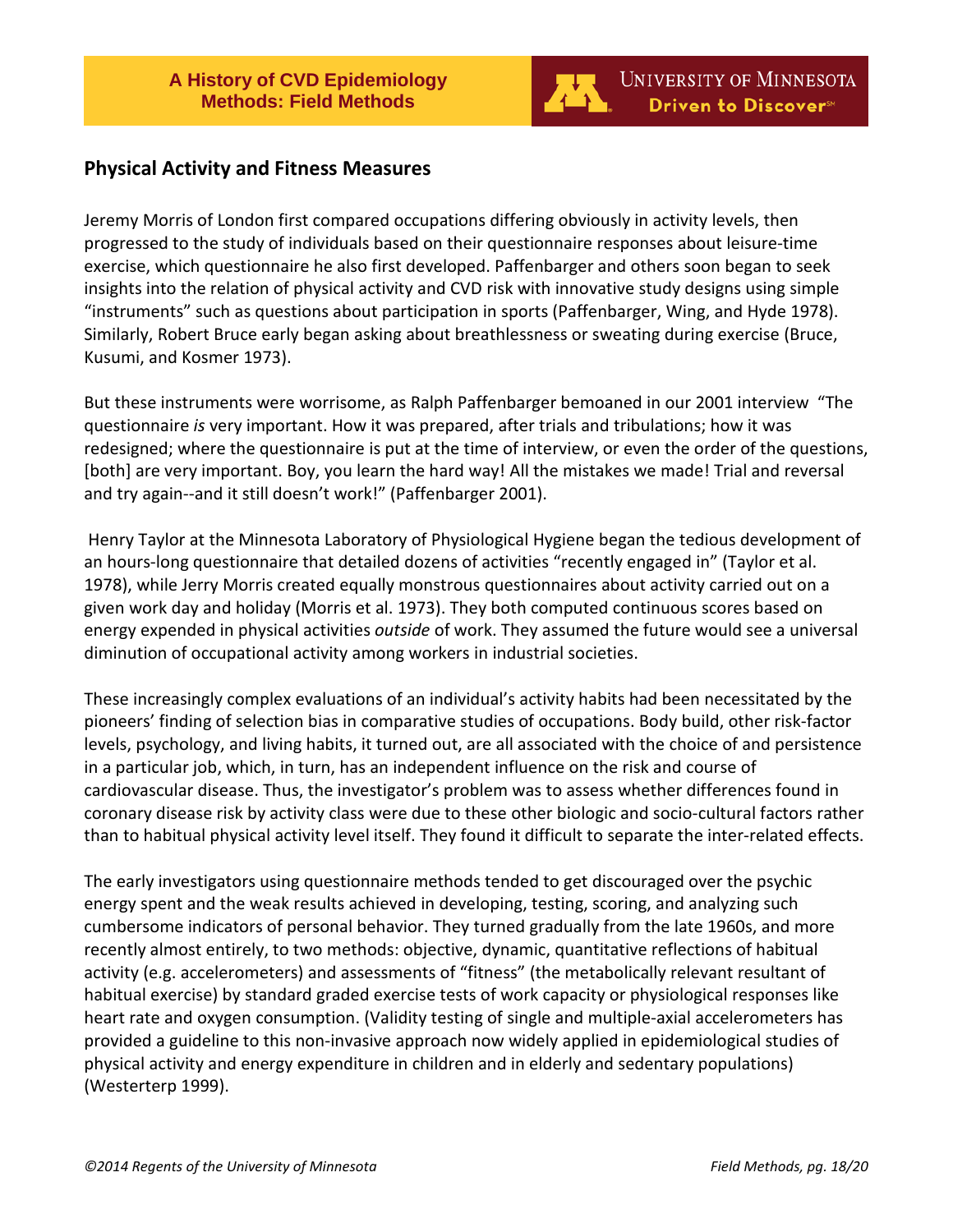

#### **Fitness and Graded Work Performance Tests**

Applied physiologists from early in the twentieth century posed the idea that human function might best be studied realistically and more revealingly under the demands of stressful activity than in the resting state. Physiologists and a few physicians in the U.S. also came to that idea early, including Arthur Masters, Manhattan cardiologist, with his 1920s Two-Step Test, and Robert Bruce, Seattle cardiologist, in the 1960s, with a particular graded treadmill protocol bearing his name and now a clinical standard for induction of ECG signs of cardiac ischemia (Bruce, Kusumi, and Kosmer 1973).

Fitness is variously characterized as maximal work capacity or maximal oxygen consumption (Max VO<sup>2</sup>); or the maximal heart rate or time achieved on the treadmill during a standardized graded stress test. In addition to being more quantitative and more reproducible, these tests are also closer to the biological phenomena that both reflect and depend on the nature of habitual activity and its functional effects.

Whatever the case, the measurement of work capacity has substantially increased the understanding of the role of physical activity in CVD and other health risks in affluent industrial society (Blair et al. 1996; Bruce, Kosumi, and Kosmer 1973; Kornitzer et al. 1980).

The more recent methodological issue for CVD epidemiology has been a purist concern to measure work capacity in its maximal state, as maximal oxygen consumption (defined as: oxygen intake during intense exercise in relation to maximal work capacity and in a physiologically steady state). This difficult ideal--achieving a steady-state "Max VO<sup>2</sup>"--has been replaced by a more pragmatic goal: performance in a standard but submaximal workload, sufficiently stressful that it reliably predicts maximal capacity. Such a measure is used primarily for screening for cardiac ischemia or for characterization of fitness of healthy populations. The focus for epidemiology and for the clinic is a standard exercise test that is accessible, economical, practical, sensitive, and safe in eliciting ischemic changes in the ECG, either as a predictor of risk in cohort studies or as an intermediate endpoint in preventive or therapeutic trials.

#### **Population Comparisons**

Even the field imposition of standard graded workload testing does not necessarily provide valid comparisons of fitness and disease among cultures with different work habits or perceptions about work and workload. For example, Finnish men in the Seven Countries Study surveys appear genuinely challenged by the exercise tolerance test imposed in its surveys. But they appear to subjectively grade a given effort as consistently lower, on a scale of *perceived* exertion, than do men of Mediterranean populations, as noted in a journal from the 1964 Seven Countries Study survey in Finland:

The Finnish men appear genuinely challenged by our exercise tolerance test, 'giving it their all.' Yet, in responding to Alan Barry's scale of perceived exertion they appear to us to grade their effort consistently lower here than do participants in other Seven Countries surveys. On a scale of 1 to 15, the same level of activity perceived as an 8 by the Finns is more like a 13 for the